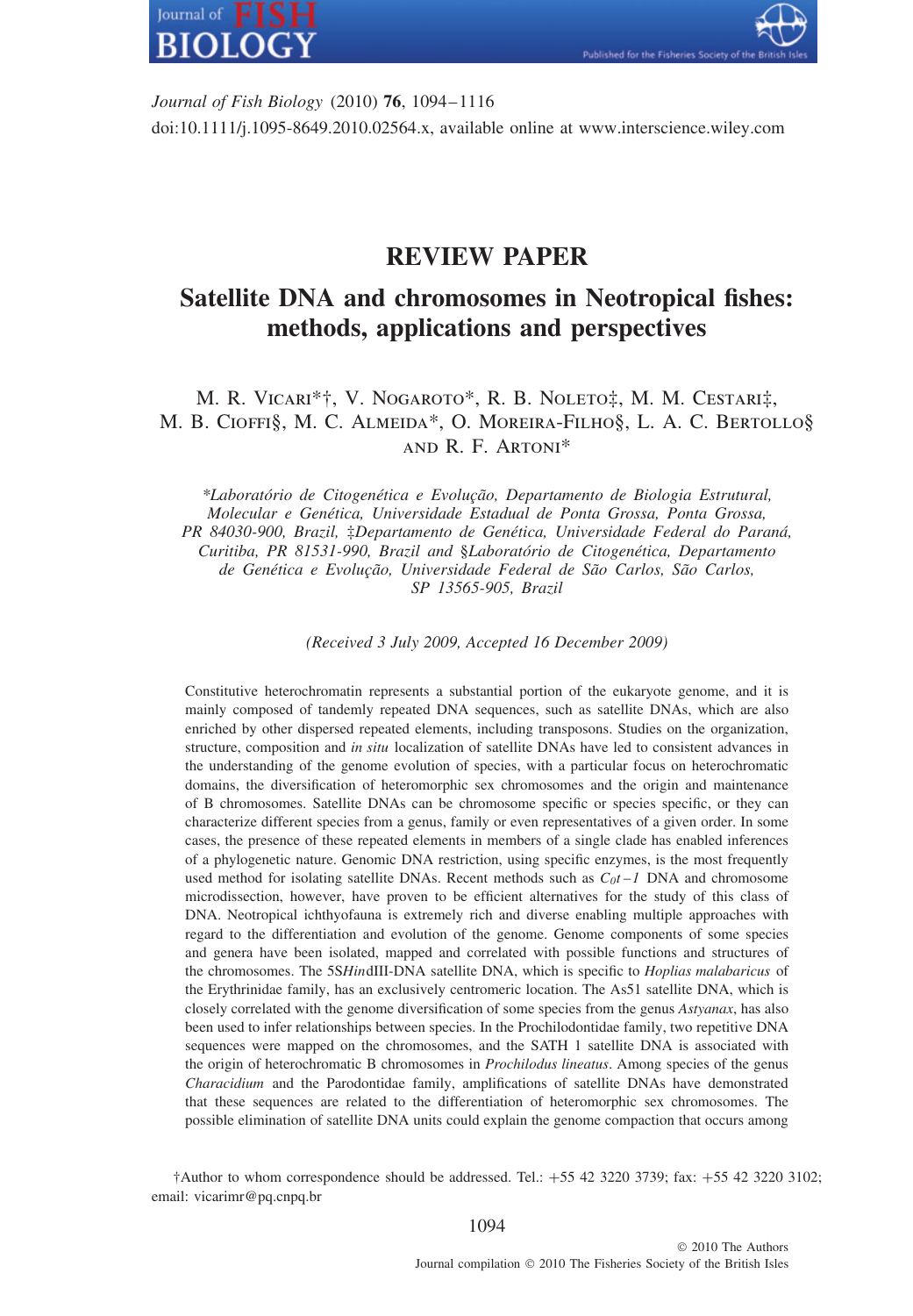some species of Neotropical Tetraodontiformes. These topics are discussed in the present review, showing the importance of satellite DNA analysis in the differentiation and karyotype evolution of Actinopterygii. © 2010 The Authors

Journal compilation © 2010 The Fisheries Society of the British Isles

Key words: B chromosomes; genome evolution; karyotype diversification; repetitive DNA; sex chromosomes.

## **INTRODUCTION**

Teleostei represents more than half of the living vertebrates, with over 32 500 known species and constitutes an extremely diverse group that inhabits various aquatic environments (Nelson, 2006). A large portion of this diversity is in the Neotropical region. Chromosomal rearrangements correlated with satellite DNA are known in this group, but they remain poorly understood, which justifies a detailed discussion of this class of DNA, including (1) the significance of extensive heterochromatic domains in some species; (2) the origin and diversification of recurrent systems of sex chromosomes between families or genera; and (3) the origin, maintenance and possible functions of heterochromatic B chromosomes. More detailed studies on satellite DNA families could also contribute towards the cytotaxonomy and phylogenetic systematics of different families, genera and species that have a confusing taxonomy and poor phylogenetic relations.

In eukaryotic genomes, most segments of constitutive heterochromatin contain large amounts of repetitive DNA sequences. Satellite DNA is one of the components of heterochromatin, which is also enriched with other dispersed repeated elements, including transposons (Mazzuchelli & Martins, 2009). Tandemly repetitive DNA sequences are known as satellite DNA. Satellite DNA sequences are organized in specific sites of a chromosome pair. These repetitive units, however, most often evolve in parallel (Dover, 1986), leading to intra-species homogenization among repetitive units (Ugarkovic & Plohl, 2002). This chromosome distribution is actually a reflection of a combined evolution mode of sequences among non-homologous chromosomes (Ugarkovic & Plohl, 2002). In such cases, inter-chromosome dispersion is thought to be quicker than mutation rates or intra-chromosome homogenization. Thus, satellite DNA sequences can be used as markers for studies of genome diversification and phylogenetic relations. Considering the extremely variable evolutionary dynamics of these sequences, they can provide useful information for both microevolution studies (in the case of species-specific or chromosome-specific satellite DNA) (Ugarkovic & Plohl, 2002), as well as phylogenetic studies (in which a satellite DNA is shared by some species in a given group) (Pons *et al*., 2002; Pons & Gillespie, 2003; Kantek *et al*., 2009*a*). Satellite DNA families, however, may also remain conserved over time due to a slow evolution, maintained by low mutation rates with a reflection in the homogenization of the sequences (De La Herrán *et al.*, 2001).

In Teleostei, chromosome-specific satellite DNA may be a useful cytogenetic marker (Saito *et al*., 2007), sometimes used to understand phylogenetic relations among different taxa (De La Herrán *et al.*, 2001; Saito *et al.*, 2007), clarify cytotaxonomy in species complexes, such as demonstrated in the *Astyanax scabripinnis* (Jenyns) species group (Mantovani *et al*., 2004; Vicari *et al*., 2008*a*; Kantek *et al*., 2009*a*), determine likely origins of supernumerary chromosomes (Mestriner *et al*.,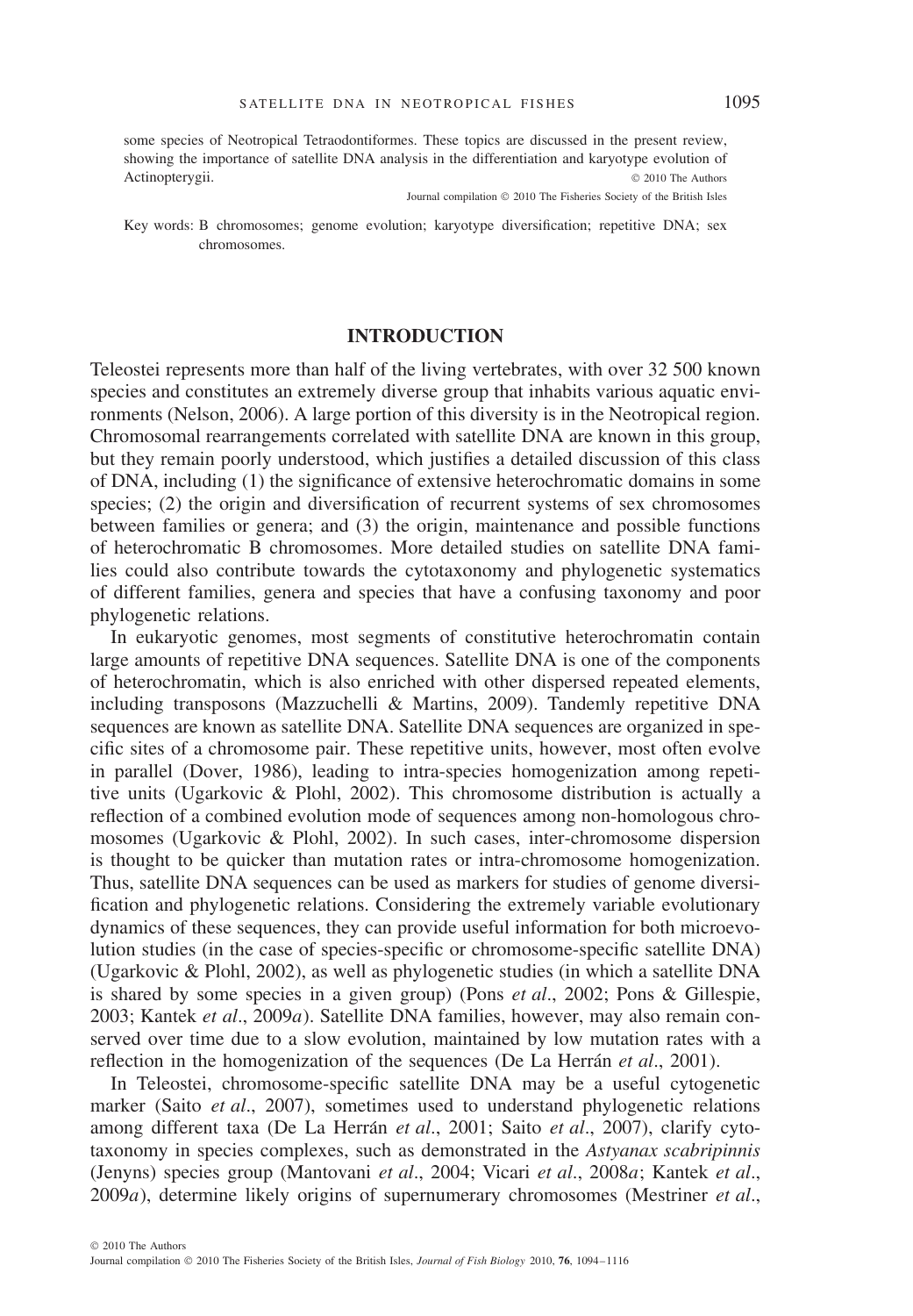2000; Jesus *et al*., 2003; Ziegler *et al*., 2003; Artoni *et al*., 2006*a*) and characterize sex chromosomes (Devlin *et al*., 2001). Thus, the present paper reviews the current status of the knowledge of satellite DNA in various groups of Neotropical Actinopterygii, with a particular focus on B chromosomes, sex chromosomes and phylogenetic relations in order to help predict future perspectives for research in this field.

#### **METHODS FOR OBTAINING AND ISOLATING SATELLITE DNA**

In recent years, Neotropical Actinopterygii cytogenetics has been improving in terms of the search for more consistent answers regarding the genome diversification mechanisms of species. A large number of researchers use the heterochromatin portion of the genome to support their theories on karyotype evolution. The traditional method for isolating repetitive DNA sequences in Neotropical Actinopterygii is genomic DNA restriction. Two new strategies, however, have been successfully used: (1) re-association kinetics based on  $C_0t - 1$  DNA and (2) the microdissection of chromosomes submitted to C-banding and subsequent amplification of heterochromatic sequences using DOP-PCR (degenerate oligonucleotide primed-polymerase chain reaction).

## ISOLATION OF REPETITIVE DNA THROUGH GENOMIC RESTRICTION

In this procedure, the genomic DNA is digested with specific restriction enzymes (following the manufacturer's instructions). The digestion reaction is incubated for *c.* 16 h in a water-bath at  $37^\circ$  C and one aliquot of this reaction is submitted to electrophoresis in agarose gel  $(2\%)$ . DNA bands are selected and purified from the gel, cloned and submitted to nucleotide sequencing, with subsequent *in situ* localization of these regions in the chromosomes [Fig. 1(a)]. The major problem of this method is to test a large enough set of restriction enzymes and to find satellite DNA that has a matching sequence to the given enzyme. Among Neotropical Actinopterygii, satellite DNAs from the species *Hoplias malabaricus* (Bloch) (Haaf *et al*., 1993; Martins *et al*., 2006), *A. scabripinnis* (Mestriner *et al*., 2000), *Parodon hilarii* Reinhardt (Vicente *et al*., 2003) and *Prochilodus lineatus* (Valenciennes) (Jesus *et al*., 2003) have been isolated using this method.

#### ISOLATION OF REPETITIVE DNA THROUGH RE-ASSOCIATION KINETICS

This procedure is based on the  $C_0t - I$  DNA method (DNA enriched with highly and moderately repetitive sequences).  $C_0t-1$  DNA can be isolated based on the method described by Zwick *et al*. (1997), recently adapted by Ferreira & Martins (2008) for the isolation of repetitive DNA in Actinopterygii using the species *Oreochromis niloticus* (L.). Genomic DNA with a concentration between 100 and 500 ng  $\mu$ l<sup>-1</sup> in a 0·3 mol l<sup>-1</sup> NaCl solution is autoclaved (121<sup>°</sup> C, 1·034  $\times$  10<sup>5</sup> Pa) for 5 min to obtain fragments ranging from 100 to 2000 base pairs (bp). Then the DNA is denatured at 95◦ C for 10 min, placed in ice for 10 s and subsequently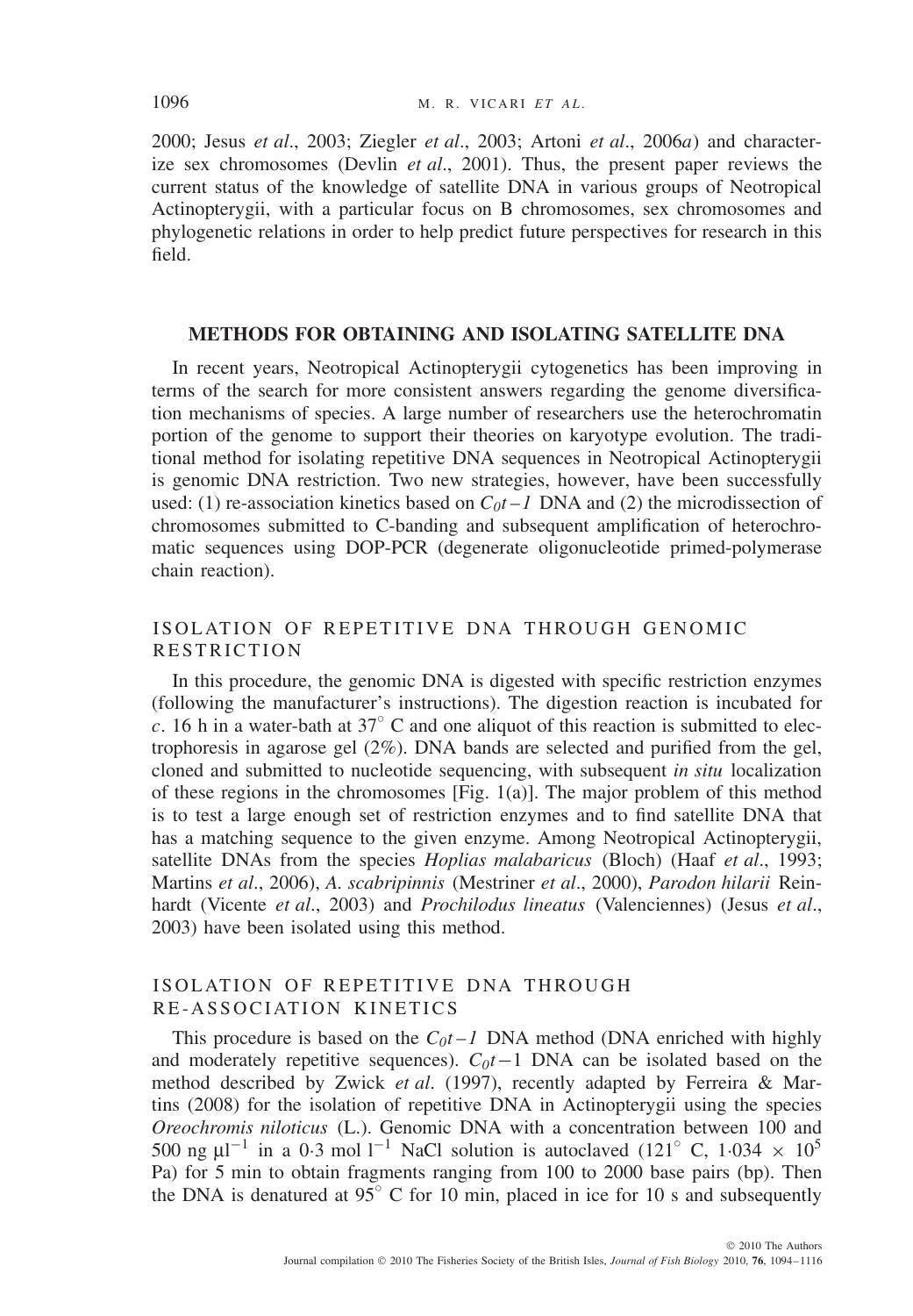

Fig. 1. Representative schematic of the methods for obtaining and isolating satellites DNAs: in (a) isolation of repetitive DNAs through genomic restriction; (b) isolation of repetitive DNAs using re-association kinetics based on the  $C_0t - I$  DNA method and (c) isolation of repetitive DNAs through chromosome microdissection and DOP-PCR reactions.

placed at 65◦ C for re-annealing. At this step, three DNA annealing times can be tested (0, 1 and 5 min). One unit of nuclease S1 and  $1 \times$  enzyme reaction buffer per 1 μg of DNA are then added and the solution incubated at 37◦ C for 8 min [Fig. 1(b)]. The repetitive portion of this DNA can be recovered by freezing it immediately in liquid nitrogen and performing an extraction using phenol–chloroform. The resulting DNA fragments can be cloned in blunt-ended vectors and then sequenced, or directly labelled by nick translation and used as probes for fluorescent *in situ* hybridization (FISH).

## ISOLATION OF REPETITIVE DNA THROUGH CHROMOSOME MICRODISSECTION AND DOP-PCR

Metaphasic chromosomes obtained through conventional procedures and maintained in a 3:1 methanol–acetic acid solution are transferred to a 24 mm  $\times$  60 mm cover glass and submitted to the C-banding procedure (Sumner, 1972), in which the heterochromatic portion of the chromosomes remains practically intact, while the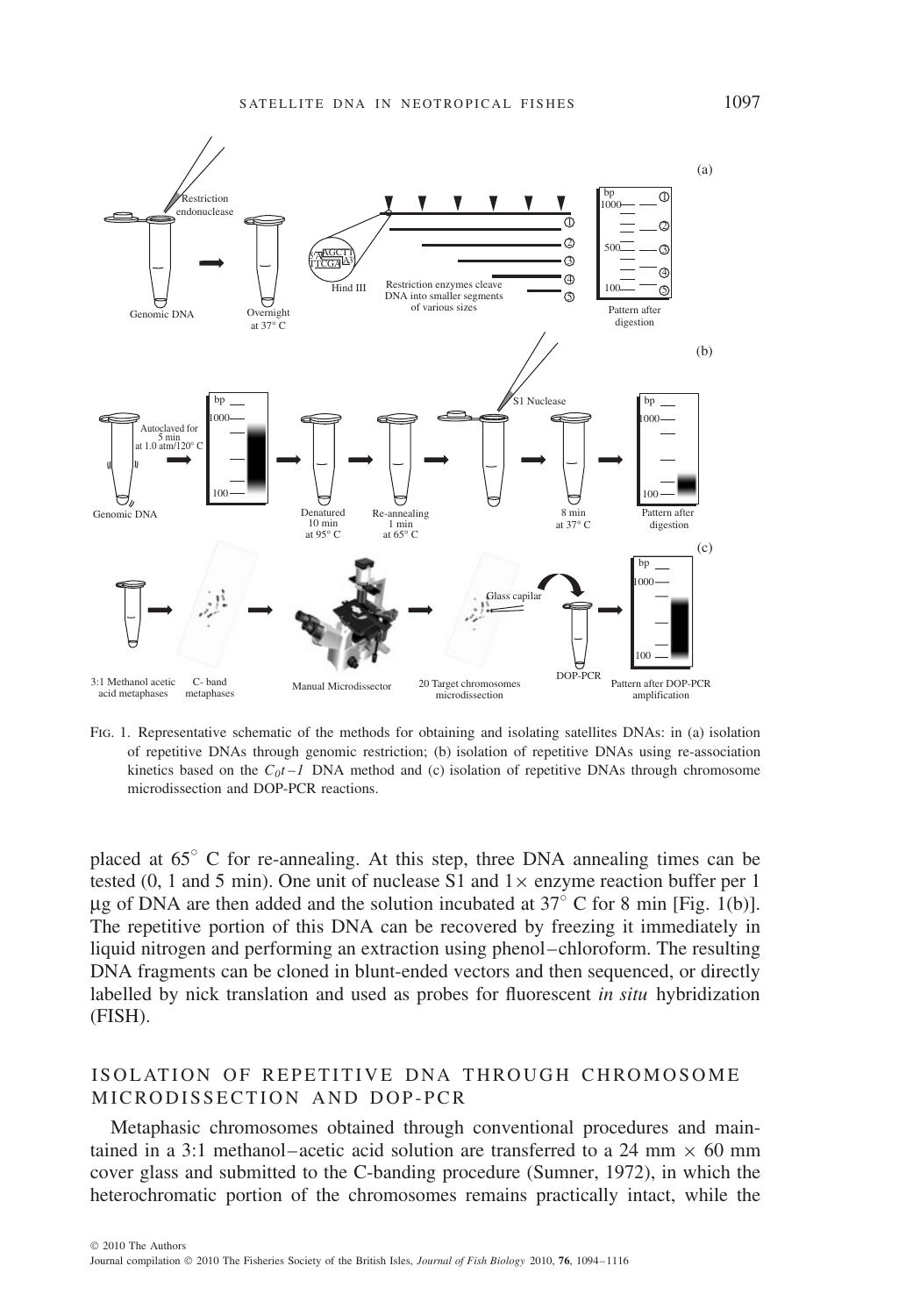euchromatic regions are partially or totally removed. The material is stained with 5% Giemsa (v/v) for 5 min and washed in distilled water. The procedure allows the identification of the chromosome to be microdissected through the visualization of its heterochromatic content. The chromosome preparations are then examined under an inverted microscope equipped with a mechanical microdissector. About 20 chromosomes of interest are microdissected with capillary needles with tips of *c.* 0·7 μm. Following microdissection, the tip of the needle containing the chromosome material is broken in the interior of a 0·2 ml microtube, in which the first DOP-PCR is performed [Fig. 1(c)].

The DOP-PCRs follow the general procedure described by Telenius *et al*. (1992), with modifications. The PCR consists of  $1 \times$  ThermoSequenase reaction buffer, 400 μM dNTPs and 2 μM DOP primer (5' ccg act cga gnn nnn nat gtg g 3'). The microtube is heated to  $95^\circ$  C for 10 min, followed by the addition of 10 U of ThermoSequenase enzyme. The first amplification is carried out through RAMP-PCR:  $94^\circ$  C 3 min; 12 cycles of low stringency  $(94^\circ$  C 1 min and 30 s, 32 $^\circ$  C 2 min, increasing  $0.2^\circ$  C s<sup>-1</sup> until reaching  $72^\circ$  C and  $72^\circ$  C 2 min); followed by 30 cycles of high stringency (94 $\degree$  C 1 min and 30 s, 52 $\degree$  C 1 min and 30 s and 72 $\degree$  C 1 min and 30 s). The PCR products are checked in 1% agarose gel, in which the expected size of DNA fragments corresponds to a smear of 100 and 600 bp. Then, 2 μl of this PCR product is aliquoted and submitted to a new amplification reaction carried out at a final volume of 50 μl, containing  $1 \times$  reaction buffer, 2 mM MgCl<sub>2</sub>, 400 μM dNTPs, 2 μM DOP primer and 2 U *Taq* DNA polymerase under the following conditions:  $(1 \times)$  94° C 3 min;  $(35 \times)$  90° C 1 min and 30 s,  $52^{\circ}$  C 1 min and 30 s, 72 $\degree$  C 1 min and 30 s, and (1×) 72 $\degree$  C 5 min. The product of this PCR can be purified from 1·5% agarose gel and cloned to an appropriate vector for subsequent sequencing analyses and *in situ* localization. Alternatively, this product can be submitted to a new PCR ( $1 \times$  reaction buffer, 2 mM MgCl<sub>2</sub>, 400  $\mu$ M dATP, dGTP and dCTP, 280 μM dTTP, 120 μM dUTP 11-digoxigenin, 2 μM DOP primer and 2 U *Taq* DNA polymerase), with similar conditions to the last one described, for use directly by FISH method. The overall hybridization procedure follows the protocol described by Pinkel *et al.* (1986), under high stringency conditions, *i.e.* 2.5 ng  $\mu$ <sup>-1</sup> probes, 50% deionized formamide, 10% dextran sulphate and  $2\times$  SSC at 37° C overnight. In many Actinopterygii, there is difficulty in recognizing a target chromosome due to its morphological similarity with other chromosomes of the karyotype. Thus, the advantage of this procedure lies in the possibility of the initial identification of the target chromosome to be microdissected based on its heterochromatic content.

#### **SATELLITE DNA IN NEOTROPICAL ACTINOPTERYGII**

Although relatively recent and still rarely followed considering the large diversity of ichthyofauna, the investigation of satellite DNA in Neotropical Actinopterygii has provided important advances in the analysis of the heterochromatic component of the genome and its relation with chromosome structures, the origin and diversification of B and sex chromosomes and inferences on relationships among species.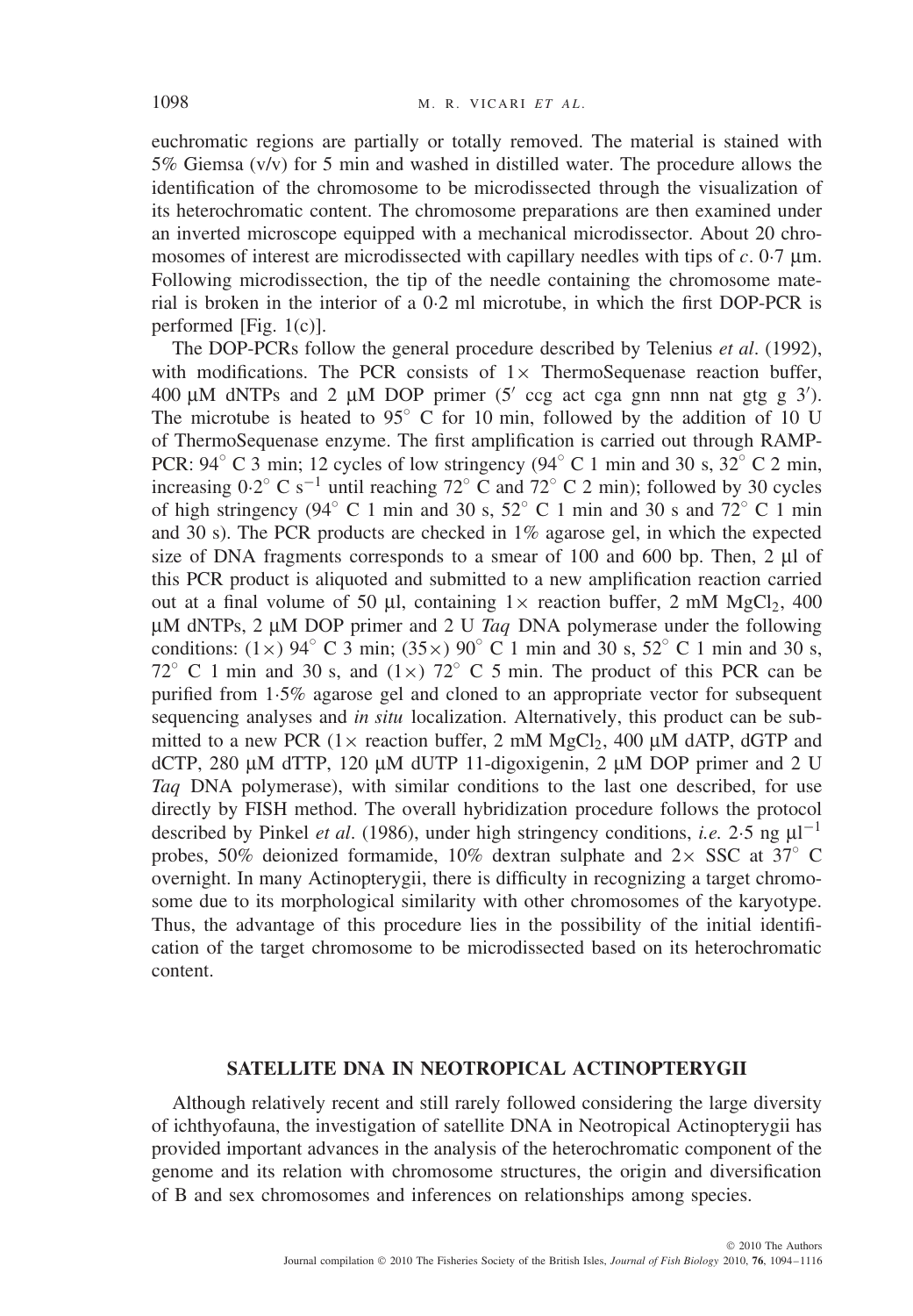## HOP SATELLITE DNA AND 5S*H I N* <sup>D</sup> III-DNA IN *HOPLIAS MALABARICUS*

The first description of a satellite DNA in Neotropical Actinopterygii was carried out by Haaf *et al*. (1993) with *H. malabaricus* (Erythrinidae), which is endemic to South America and widely distributed throughout hydrographic basins in Brazil. Erythrinidae is related to three other families: Lebiasinidae, Ctenoluciidae and the African Hepsetidae (Buckup, 1998). Although relatively small, with only three genera, *Hoplerythrinus* Gill, *Erythrinus* Scopoli and *Hoplias* Gill, the taxonomy of this group is not well resolved. In the genus *Hoplias*, the occurrence of nine species is recognized (Oyakawa, 2003), for which *Hoplias lacerdae* (Miranda Ribeiro) and *H. malabaricus* are the most representative. Each of these two species, however, may actually correspond to a species group. The chromosome data on *H. malabaricus* indeed corroborate the occurrence of a species group, with seven well-established karyomorphs, A–G (for a review, see Bertollo *et al*., 2000), easily characterized by the diploid number, chromosome morphology and distinct sex chromosome systems (Table I). The portion of heterochromatin in the *H. malabaricus* genome is found in the pericentromeric region of the chromosomes as well as in the terminal region of some pairs in the karyotype. In experiments involving genomic DNA digestion, mainly with the *Hin*dIII restriction enzyme, Haaf *et al*. (1993) isolated a repetitive portion with monomers of  $333-366$  bp (mean = 355 bp) and identity between 62 and 98%. This satellite DNA was denominated Hop (GenBank accession numbers L11927 and L11928), with an AT content of 67% and subdivided into two evolutionally related subfamilies (A and B). Fluorescent *in situ* hybridization (FISH) revealed that subfamily A was located in the pericentromeric region of several chromosome pairs of karyomorph D in *H. malabaricus*, whereas subfamily B was specific to the pericentromeric region of one chromosome pair of the same karyomorph. It was proposed that this satellite DNA sequence is evolving in concert and that its function could be related to the centromere of the chromosomes in *H. malabaricus.*

In a similar study, Martins *et al*. (2006) used the genomic DNA restriction method with *HindIII* on karyomorph A in *H. malabaricus*  $(2n = 42)$  chromosomes, with

| Karyomorph    | 2n    | Sex chromosome system                                     | Localities                                                          |
|---------------|-------|-----------------------------------------------------------|---------------------------------------------------------------------|
| A             | 42    | Not differentiated                                        | From northern to southern Brazil, Uruguay<br>and northern Argentina |
| B             | 42    | $\varphi$ :XX<br>$\sigma$ :XY                             | Vale do Rio Doce (São Francisco basin)<br>and upper Iguaçu river    |
| $\mathcal{C}$ | 40    | Not differentiated                                        | From northern Brazil to north-eastern<br>Argentina                  |
| D             | 39/40 | $\varphi: X_1X_1X_2X_2$<br>$\sigma$ : $X_1X_2Y$           | Upper Paraná hydrographic basin                                     |
| E             | 42    | $\varphi$ : unknown                                       | Trombetas River (PA State), Brazil                                  |
| F             | 40    | Not differentiated                                        | From Surinan to south-eastern Brazil                                |
| G             | 40/41 | $\varphi$ :XX<br>$\sigma$ :XY <sub>1</sub> Y <sub>2</sub> | Amazonian rivers                                                    |

Table I. Chromosomal characteristics of *Hoplias malabaricus* karyomorphs

© 2010 The Authors

Journal compilation © 2010 The Fisheries Society of the British Isles, *Journal of Fish Biology* 2010, **76**, 1094–1116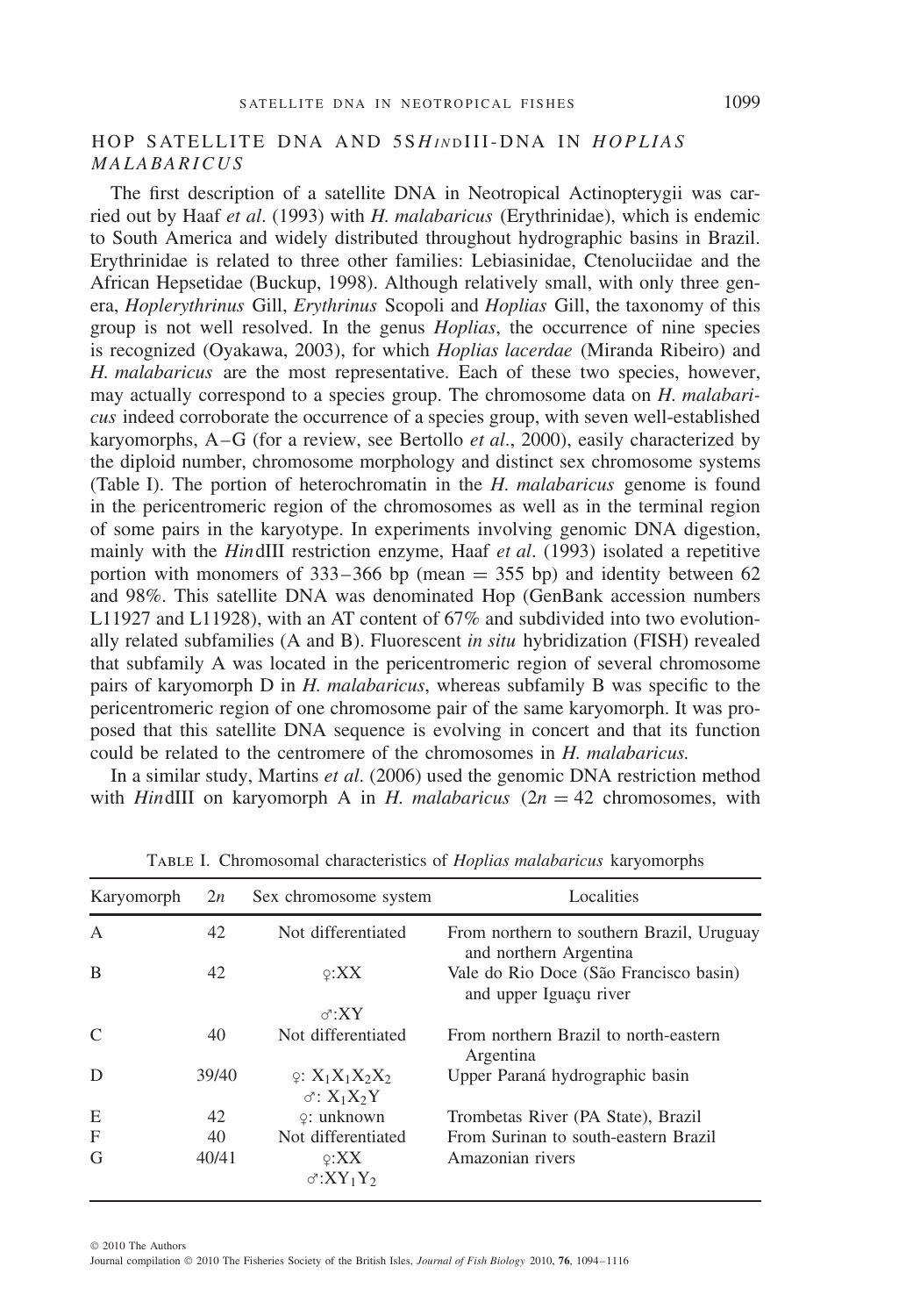no sex chromosome heteromorphism) and isolated a satellite DNA composed of 350 bp in length, with the presence of base insertions, deletions and substitutions between the clones. Analyses of this sequence revealed considerable identity with the 5S rDNA of vertebrates, including Teleostei species, and with the Hop satellite DNA isolated by Haaf *et al*. (1993). Subsequently, the 5S rDNA (gene + NTS fraction) in *H. malabaricus* was isolated using specific PCR primers, which confirmed that the satellite sequence denominated 5S*Hin*dIII-DNA had considerable similarity with the genes and spacers of the 5S rRNA, differing only in the presence of an imperfect expansion of a TAAA microsatellite sequence and two short deletions (GenBank accession numbers AY624052 and AY624061) (Martins *et al*., 2006). The hybridization of this sequence on the chromosomes of karyomorph A of *H. malabaricus* revealed labelling in the centromeric region of nine chromosome pairs, and the 5S rDNA probe only in the proximities of the centromeres of pairs three and 14, thereby demonstrating that these two sites are true 5S rDNA sites. Therefore, duplicate copies of 5S rDNA probably originated the 5S*Hin*dIII-DNA, and unequal exchanges, transposition, RNA-mediated transposition and gene conversion could be the mechanisms acting on the diversification of 5S*Hin*dIII-DNA (Martins *et al*., 2006). A-rich motifs, which are characteristic of centromeric satellite DNA in vertebrates (Vinãs *et al.*, 2004) and are also present in this satellite sequence support the notion that 5S*Hin*dIII-DNA plays some structural or functional role in the chromosomes of *H. malabaricus*.

Haaf *et al*. (1993) had previously considered the potential of satellite DNA to discriminate probable cryptic species of *Hoplias*. A comparative analysis among karyomorphs A, D and F in *H. malabaricus*, *H. lacerdae, Hoplerythrinus unitaeniatus* (Spix & Agassiz) and *Erythrinus erythrinus* (Bloch & Schneider) revealed differences in the number and position of 5S rDNA and 5S*Hin*dIII-DNA sites between these species (Ferreira *et al*., 2007). Although 18 5S*Hin*dIII-DNA sites constitute the most frequently found situation for karyomorph A, an analysis of different allopatric populations of this karyomorph revealed 22 sites in one of them. Thus, the distribution of 5S rDNA sites exhibited inter-population differences in terms of number and location (Fig. 2). This makes 5S*Hin*dIII-DNA and 5S rDNA sites good or even specific population markers in *H. malabaricus*, demonstrating evolutionary divergences even between populations of a single karyomorph (Cioffi *et al*., 2009). Other minor chromosomal divergences among populations pertaining of Karyomorph A corroborate this hypothesis (Vicari *et al*., 2005).

Significantly, the 5S*Hin*dIII-DNA sequences were exclusive to *H. malabaricus*, as they were not found in any of the chromosomes of the other species, even the congeneric species *H. lacerdae* (Ferreira *et al*., 2007; Blanco *et al*., 2010). Thus, 5S*Hin*dIII-DNA must have emerged during the divergence of *H. malabaricus* from the other groups of Erythrinidae and before the diversification of *H. malabaricus* karyomorphs, and has accompanied the differentiation of these karyotype forms (Ferreira *et al*., 2007; Blanco *et al*., 2010). One important question is whether *H. malabaricus* corresponds to a basal or derived species among the Erythrinidae. Although this remains an open question, some cytogenetic characteristics allow us to infer that the group *malabaricus* may be apomorphic among the Erythrinidae, as all the karyomorphs in *H. malabaricus* are dominated by meta–submetacentric chromosomes and a lower diploid number in relation to the other species of the same family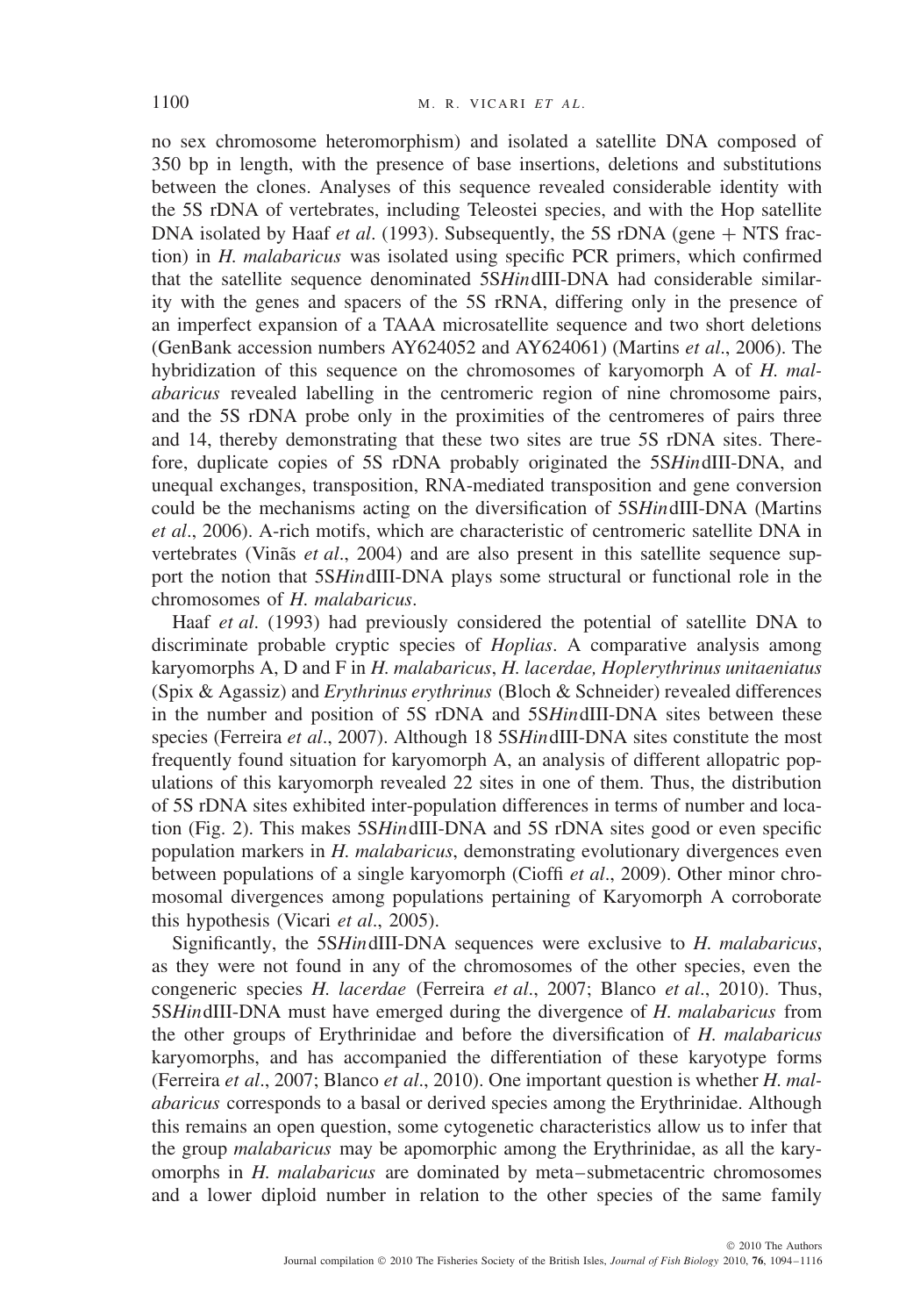

Fig. 2. Representative idiograms of three populations [(a)–(c)] belonging to karyomorph A of *Hoplias malabaricus* showing differentiations concerning the distribution of 5S*Hin*dIII-DNA (black) and 5S rDNA (red) sites on the chromosomes. (d) Metaphase plate of a population showing eighteen 5S*Hin*dIII-DNA sites. Bar =  $10 \mu$ m.

(Bertollo *et al*., 2000). Blanco *et al*. (2010) also propose that *H. malabaricus* (karyomorph A) has a set of likely apomorphic cytogenetic characteristics in relation to *H. lacerdae*, considering the FISH analysis using chromosome markers. It is also more prudent to explain the emergence of 5S*Hin*dIII-DNA in *H. malabaricus* than its loss in a series of other species.

The evidence described above demonstrates the importance of repetitive DNA sequences in the analysis of the karyotypic and evolutionary differentiation in *H. malabaricus*. The use of other satellite DNA families, as well as robust morphological and molecular phylogenies, however, is needed to establish consistent phylogenetic relations for this group.

## AS 51 SATELLITE DNA IN *ASTYANAX SCABRIPINNIS*

The genus *Astyanax* has wide distribution throughout central and South America and, until recently, belonged to the subfamily Tetragonopterinae (Gery, 1977). Lima ´ *et al*. (2003) carried out a review of morphological characteristics and detected a lack of consistent evidence for monophyletism, classifying this group as *incertae sedis* among the Characidae. *Astyanax* encompasses 121 valid species (Froese & Pauli, 2009), many with a confusing taxonomy due to the extreme inter-population phenotype plasticity and the lack of reliable morphological characteristics for identification.

This genus exhibits considerable karyotype diversity, with the diploid number ranging from  $2n = 36$  in *Astyanax schubarti* Britski to  $2n = 50$  in *Astyanax altiparanae* Garutti & Britski, *A. scabripinnis, Astyanax giton* Eigenmann and others. Based on morphological and chromosome characteristics, Moreira-Filho & Bertollo (1991) proposed that *A. scabripinnis* is a species complex. There are currently 15 species listed for this group (Bertaco & Lucena, 2006), although cytogenetic evidence indicates a greater number of species (Vicari *et al*., 2008*b*).

Mestriner *et al*. (2000) identified a satellite DNA that is 59% AT-rich in the *A. scabripinnis* genome, with monomeric units of 51 bp, denominated As51. FISH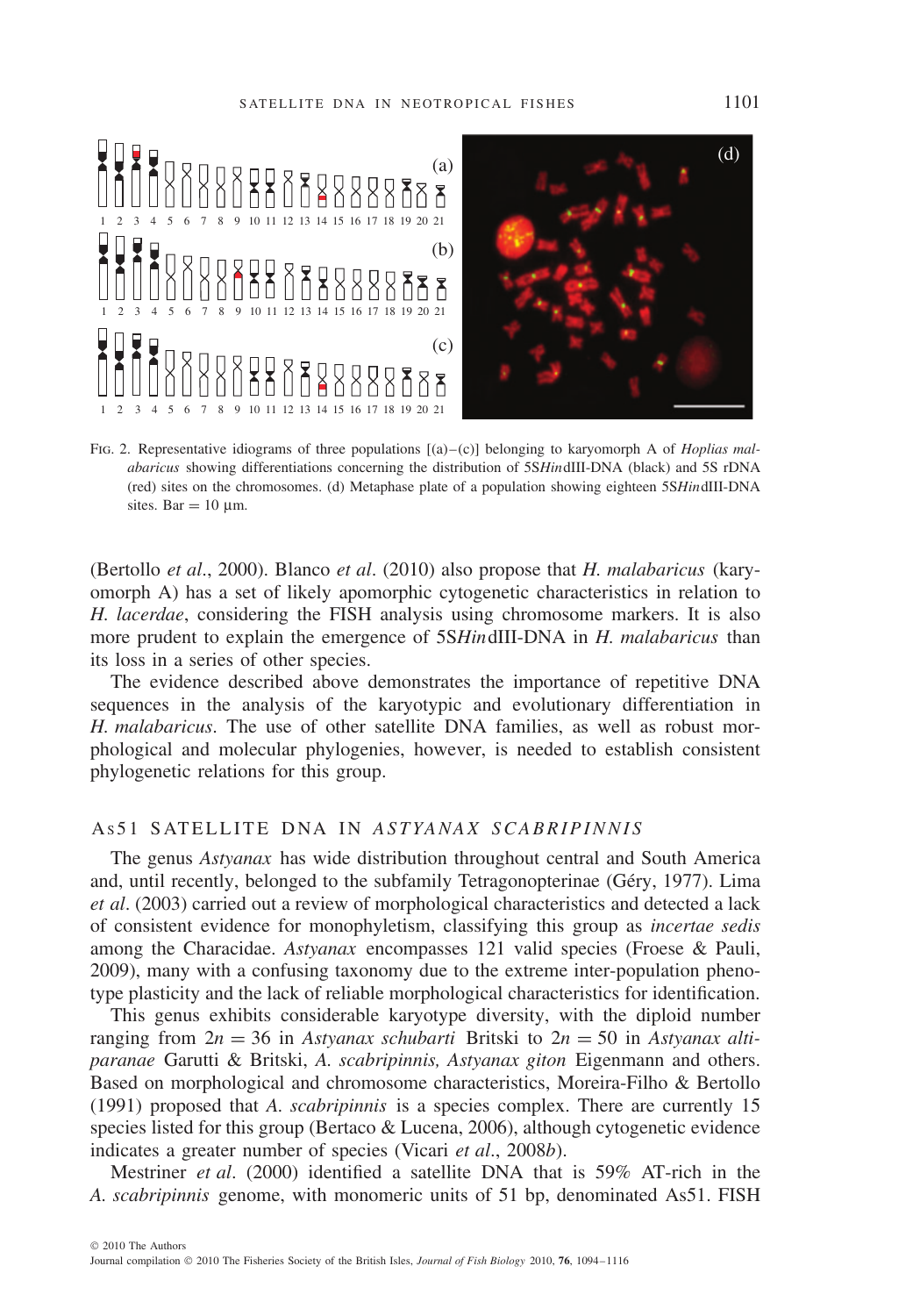analyses revealed that this DNA is located mainly in the distal heterochromatin, in some nucleolus organiser regions and in chromosome B in the population analysed (Mestriner *et al*., 2000). This sequence has 58·8% similarity with a portion of the retrotransposon RT2 in *Anopheles gambiae* and lesser homology with the transposase gene of the transposon TN4430 in *Bacillus thuringiensis*, suggesting that it originated from a transposable element of DNA. Subsequent studies identified this satellite DNA family in other populations of *A. scabripinnis* and in *Astyanax fasciatus* (Cuvier), *Astyanax janeiroensis* Eigenmann, *Astyanax* sp. D and *Astyanax paranae* Eigenmann (Mantovani *et al*., 2004; Abel *et al*., 2006; Vicari *et al*., 2008*a*; Kantek *et al*., 2009*a*), thereby demonstrating its occurrence not only in the group *scabripinnis* but also among different species of the genus. The distribution pattern of constitutive heterochromatin is a good chromosome marker for discriminating local populations of *A. scabripinnis* (Moreira-Filho & Bertollo, 1991) and *A. fasciatus* (Artoni *et al*., 2006*b*), indicating that the heterochromatin–As51 differentiation processes may be directly involved in the chromosome evolution of this group.

Mantovani *et al*. (2004) found that distal blocks of heterochromatin with homology to the As51 sequence (present in two different populations of *A. scabripinnis*) exhibited different responses to base-specific fluorochromes that could not be attributed to the composition of the As51 satellite DNA bases. Studying the heterochromatin composition in *A. janeiroensis*, Vicari *et al*. (2008*a*) found that the 14 large heterochromatin blocks in the subtelocentric and acrocentric chromosomes of this species were composed of two repetitive DNA families that are co-localized, the satellite As51 and 18S rDNA (Fig. 3). In teleost fishes, the spacer portion of the major rDNA is generally GC-rich (Schmid & Guttenback, 1988), whereas As51 is 59% AT. Thus, it is possible that the co-localization of GC sites of the major rDNA and AT of As51 may lead to a competition effect between base-specific fluorochromes, Chromomycin A3 and 4 , 6 diamidino -2-phenylindole dihydrochloride (DAPI), with consequent attenuated or discordant responses in these chromosome domains (Vicari *et al*., 2008*a*). Transposable DNA elements are known to be potent inducers of changes in the host genome (Kidwell, 2002). As51 probably has its origin from a transposable DNA element (Mestriner *et al*., 2000). Significantly, the rDNA 18S sequences in the large As51 heterochromatic domains of *A. janeiroensis* have proven to be inactive, revealing the silencing of rRNA genes when co-localized with As51 (Vicari *et al*., 2008*a*).

Recently, Kantek *et al*. (2009*a*) carried out a comparative mapping project among some *Astyanax* species (*A. scabripinnis, A. paranae, A. janeiroensis, Astyanax* sp. D, *A. altiparanae* and *A. fasciatus*) using the FISH method with As51 probes. *Astyanax altiparanae* was the only species that did not exhibit satellite DNA sites in any of the populations analysed. The other species have extensive variations in the number of chromosomes labelled (one to 16 As51 sites). *Astyanax paranae, A. janeiroensis, Astyanax* sp. D and *A. altiparanae* have a diploid number of 50 chromosomes (Artoni *et al*., 2006*b*; Domingues *et al*., 2007; Vicari *et al*., 2008*a*, *b*; Ferreira Neto *et al*., 2009; Kantek *et al*., 2009*b*), whereas different populations of *A. scabripinnis* and *A. fasciatus* can have variations in their diploid number ranging from  $2n = 46$  to  $2n = 50$  chromosomes (Moreira-Filho & Bertollo, 1991). Although satellite DNA sites are likely targets for chromosome breaks and fusions, As51 has not been associated with chromosome rearrangements that modify the diploid number in *A. scabripinnis* or *A. fasciatus* (Kantek *et al*., 2009*a*).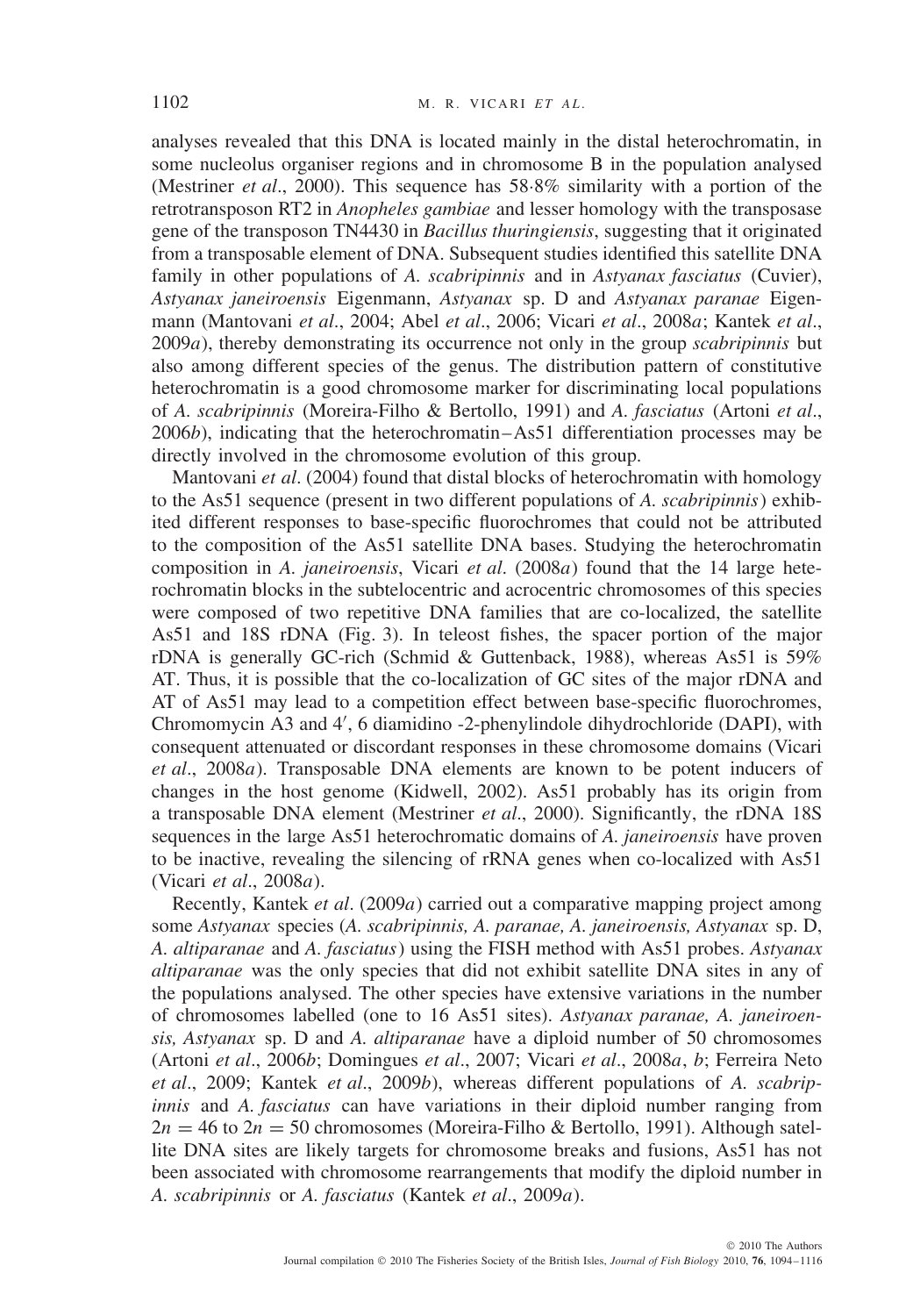

Fig. 3. Male karyotypes of *Astyanax janeiroensis*: (a) C-banded chromosomes; (b) FISH with As51 satellite DNA probe showing 14 distinct sites (red); (c) mapping of the 18S rDNA by FISH showing 22 sites on the chromosomes (green); (d) double FISH with 18S rDNA and As51 probes showing a co-localization of the 14 As51+/18S+ rDNA heterochromatic domains on the chromosome pairs 11, 12, 14, 18, 19, 22 and, 23; and eight sites bearing just 18S rDNA (green). Bar = 10  $\mu$ m.

Is the As51 DNA implicated in speciation events in the genus *Astyanax*? For now there is no clear answer to this question. This DNA family, however, is basal for *A. scabripinnis, A. paranae, A. janeiroensis, Astyanax* sp. D and *A. fasciatus*, thereby constituting a more related species group with regard to this characteristic than other species of the genus that do not have the As51 satellite DNA, such as *A. altiparanae* (Kantek *et al*., 2009*a*). Thus, the considerable variety in the number and position of As51 sites among different populations of the same species must be due to geographic isolation. Assuming that the As51 satellite DNA is derived from a transposable element, each population or species could follow independent evolutionary paths, whether by the accumulation or invasion of other chromosome sites, or the elimination of sequences in the genome, thereby accentuating the karyotype divergences between populations or species. In this sense, we cannot discard the potential role of As51 satellite DNA in speciation processes in the genus *Astyanax*.

#### <sup>P</sup> P <sup>H</sup> 2004 SATELLITE DNA IN *PARODON HILARII*

The Parodontidae family is another group of Neotropical Actinopterygii with a confusing taxonomy. This family is formed by a relatively small group, sustained by few morphological diagnostic characteristics and represented by three genera, *Parodon* Valenciennes, *Apareiodon* Eigenmann and *Saccodon* Kner. In this family, 13 species of *Apareiodon*, 18 species of *Parodon* and three species of *Saccodon* are recognized. After a detailed revision of this family, however, this number was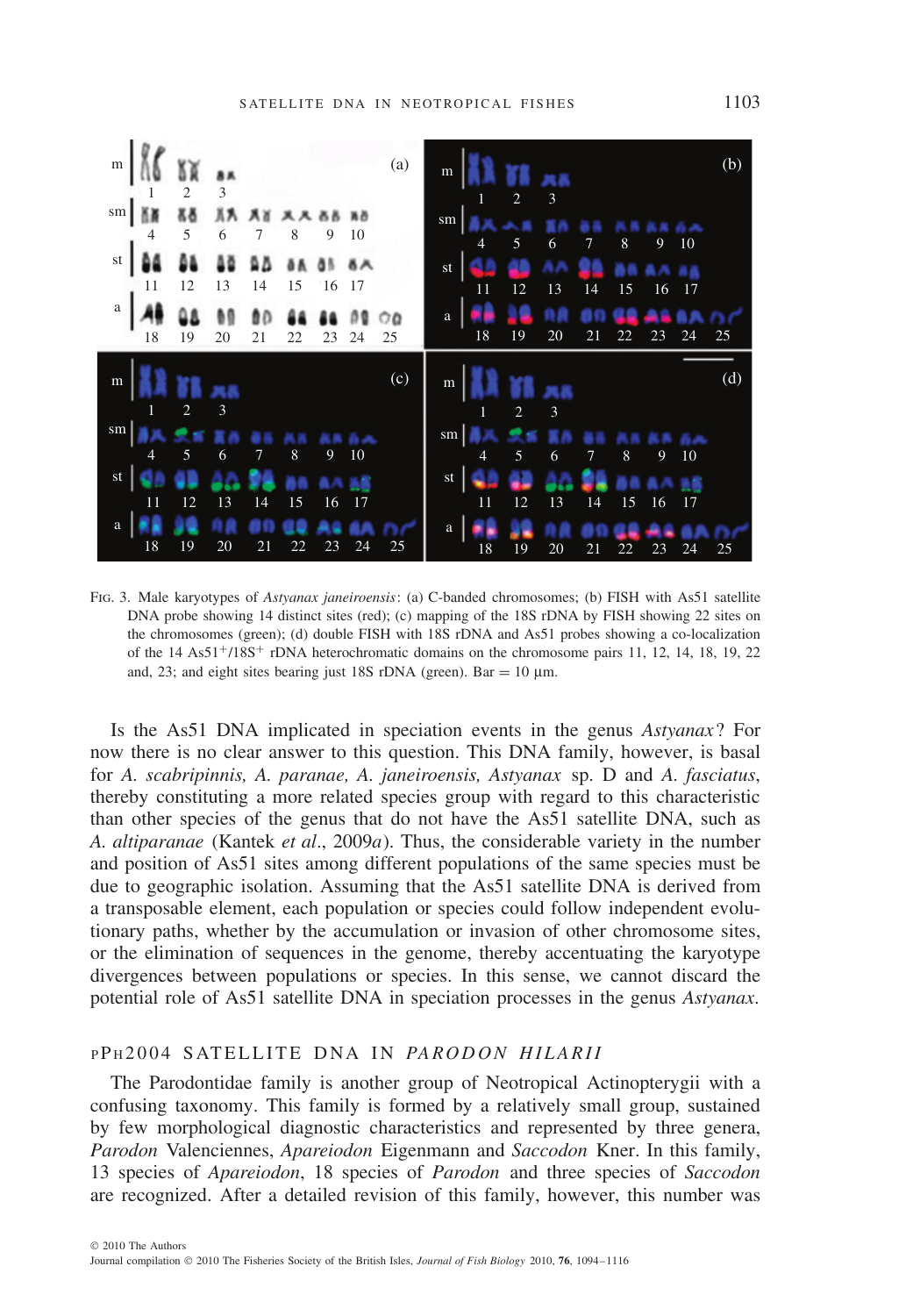reduced to 21 valid species (Pavanelli & Britski, 2003). Two other species, *Parodon moreirai* Ingenito & Buckup (see lngenito & Buckub, 2005) and *Apareiodon vladii* Pavanelli (Pavanelli, 2006), were later described. Parallel to these recent descriptions, new questions emerge regarding the systematics of this family, considering the lack of strong diagnostic characteristics for a correct phylogenetic grouping of its representatives. Ingenito (2008) carried out a phylogenetic analysis of this group using the parsimony cladistic method for osteological and morphological characters and found no phylogenetic evidence to sustain the maintenance of the genus *Apareiodon*, now considered a junior synonym of *Parodon*. Thus, the genus *Parodon*, in its new delimitation, is sustained by at least nine exclusive synapomorphies within Parodontidae.

The cytogenetically studied species from this family have a conserved diploid number of  $2n = 54$  chromosomes. Despite this apparent conservation, there are a large number of inter-species divergences in relation to the karyotype (Moreira-Filho *et al*., 1980; Moreira-Filho *et al*., 1984; Jesus & Moreira-Filho, 2000*a*) as well as intra-species differences associated with an accentuated structural chromosome polymorphism (Jorge & Moreira-Filho, 2000, 2004). Although a large portion of the species studied in this family has no heteromorphic sex chromosomes, two distinct sex chromosome systems have been described: (1) *Apareiodon affinis* (Steindachner), with a multiple ZZ/ZW<sub>1</sub>W<sub>2</sub> sex chromosomes system (Moreira-Filho *et al.*, 1980; Jesus *et al*., 1999; Jorge & Moreira-Filho, 2000) and (2) *P. hilarii*, *P. moreirai* (cited as *Parodon* sp.), *A. vladii* (cited as *Apareiodon* sp.), *Apareiodon ibitiensis* Amaral Campos and *Apareiodon* sp., with a single ZZ/ZW sex chromosome system (Moreira-Filho *et al*., 1993; Jesus & Moreira-Filho, 2000*a*; Centofante *et al*., 2002; Vicente *et al*., 2003; Rosa *et al*., 2006; Vicari *et al*., 2006*a*; Bellafronte *et al*., 2009).

Until recently, the ZZ/ZW system was restricted to the genus *Parodon* (Moreira-Filho *et al*., 1993; Jesus & Moreira-Filho, 2000*b*; Centofante *et al*., 2002; Vicente *et al*., 2003). The description of two new cases of this system in *Apareiodon* (Rosa *et al*., 2006; Vicari *et al*., 2006*a*; Bellafronte *et al*., 2009), however, raised new considerations regarding the karyotype evolution in this family. It is likely that the ZZ/ZW is not homoplasy for *Parodon* and *Apareiodon*, as species with and without differentiated sex chromosomes occur in both genera. Moreover, when present, the sex chromosomes have a similar morphology and a likely identical differentiation mechanism of the W chromosome, thereby supporting the notion that *Parodon* and *Apareiodon* may not be distinct genera. Species that have the ZZ/ZW sex chromosome system are thought to form a monophyletic group, exhibiting this characteristic with exclusivity among other Parodontidae. This hypothesis gains strength, as the identification of species of *Parodon* and *Apareiodon* is sustained by only a few, subtle diagnostic characteristics (Pavanelli & Britski, 2003; Pavanelli, 2003) and is based mainly on the presence or absence of a few small teeth in the lower jaw. In light of such facts, DNA and chromosome markers, together with morphological characteristics, are extremely efficient for the identification of species of Parodontidae and the phylogenetic relationship among them.

Data obtained from satellite DNA in Parodontidae demonstrated the usefulness of this marker in evolutionary studies in this group. Vicente *et al*. (2003) isolated and identified a satellite DNA family using genomic DNA restriction on *P. hilarii*. This DNA fragment, denominated pPh2004, is a monomeric sequence of 200 bp and is 60% AT-rich. FISH analysis using the pPh2004 probe revealed 14 sites in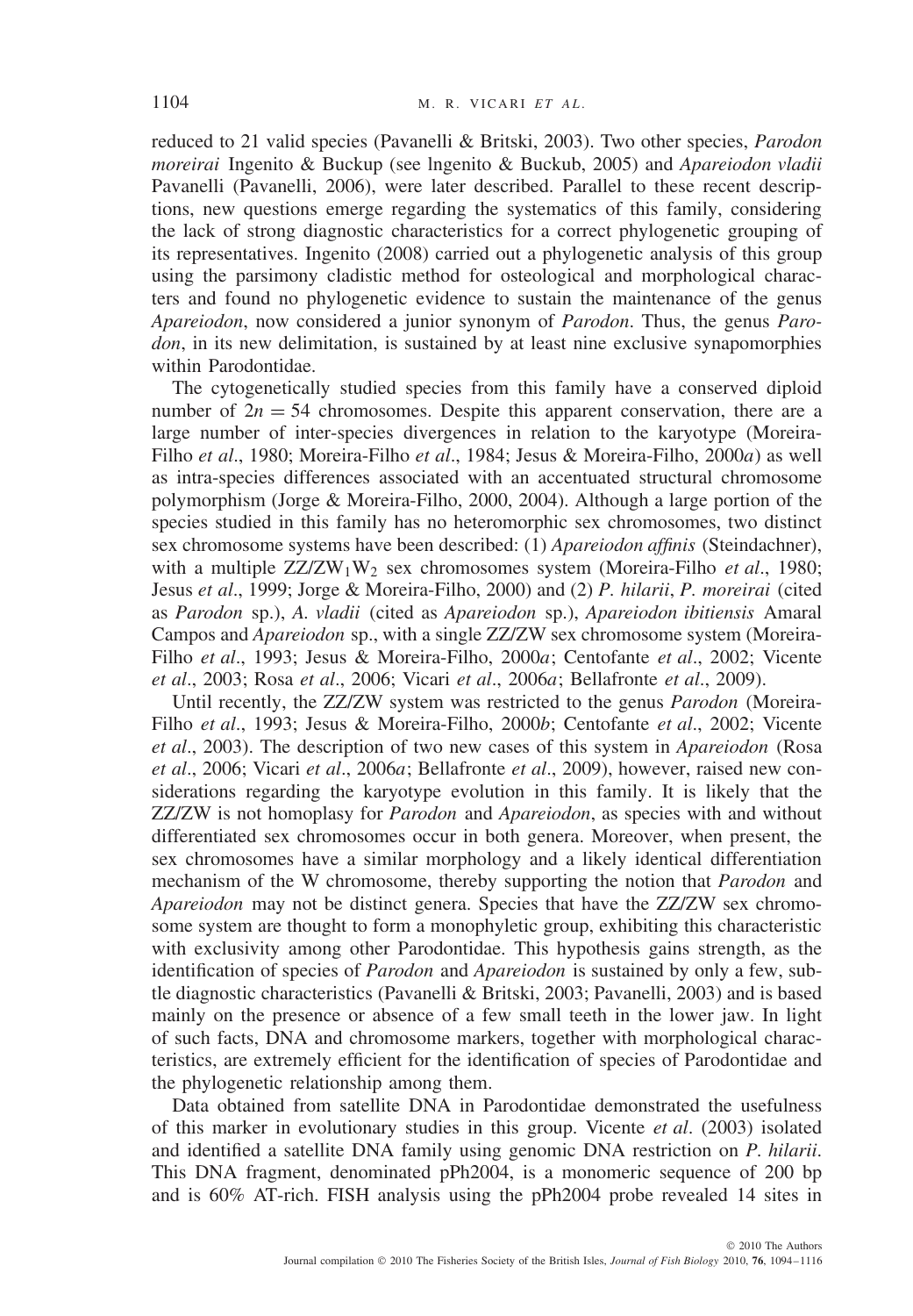

Fig. 4. Localization of the pPh2004 satellite DNA by FISH in the karyotypes of *Parodon hilarii* and *Parodon moreirai.* (a) Female of *P. hilarii* showing 15 autossomal pPh2004 sites plus one site terminal of long arm of the Z chromosome and one site terminal of short arm of the W chromosome; and (b) female of *P. moreirai* showing the ninth chromosome pair with pPh2004 sites plus one site terminal of long arm of the Z chromosome and one site terminal of short arm of the W chromosome. Bar  $=$  5  $\mu$ m.

autosomes, one site in the terminal region of the long arm of the Z chromosome and one site in the terminal region of the short arm of the W chromosome in *P. hilarii* (Vicente *et al*., 2003). The pPh2004 probe was also located in the chromosomes of *P. moreirai* (Centofante *et al*., 2002), in the same sites in the Z and W chromosomes as in *P. hilarii,* and two small additional sites in the autosomes (Fig. 4).

As mentioned above, all Parodontidae species with a ZW system apparently have the same W chromosome differentiation mechanism. A heterochromatic block in the short arms of the Z chromosome appears to have undergone an amplification in size from its ancestral homologue (primitive W), giving rise to the long arms of the current W chromosome, which is much larger than the Z chromosome (Centofante *et al*., 2002; Vicente *et al*., 2003; Rosa *et al*., 2006; Vicari *et al*., 2006*a*). Thus, this process could explain the location of the pPh2004 satellite in the short arms of the Z chromosome and in the long arms of the W chromosome in the species *P. hilarii* and *P. moreirai* (Fig. 4). *Apareiodon vladii*, *A. ibitiensis* and *Apareiodon* sp., however, do not have the pPh2004 satellite DNA (Silva, 2009). Because the Parodontidae species that have differentiated ZW sex chromosomes form a derived group from species without differentiated heteromorphic sex chromosomes, the following can be inferred: (1) the pPh2004 satellite DNA is not the only genome component involved in the differentiation of the W chromosome in these species; and (2) this satellite DNA probably has a later origin than the differentiation of the ZW system in Parodontidae. Although these data are preliminary, it is clear that a detailed study on the origin and dispersion of pPh2004 and other satellite DNA sequences among species would enable more consistent conclusions regarding the evolution of the ZW system and the relationships among Parodontidae species.

## SATH1 AND SATH2 SATELLITE DNA IN *PROCHILODUS LINEATUS*

The Prochilodontidae family has a vast geographic distribution throughout South America, with 21 valid species grouped in three genera: *Ichthyoelephas* Posada, *Prochilodus* Agassiz and *Semaprochilodus* Fowler (Froese & Pauli, 2009). The *Prochilodus* genus has a conserved karyotype, with a diploid number of  $2n = 54$ biarmed chromosomes (Pauls & Bertollo, 1990). Some species and populations of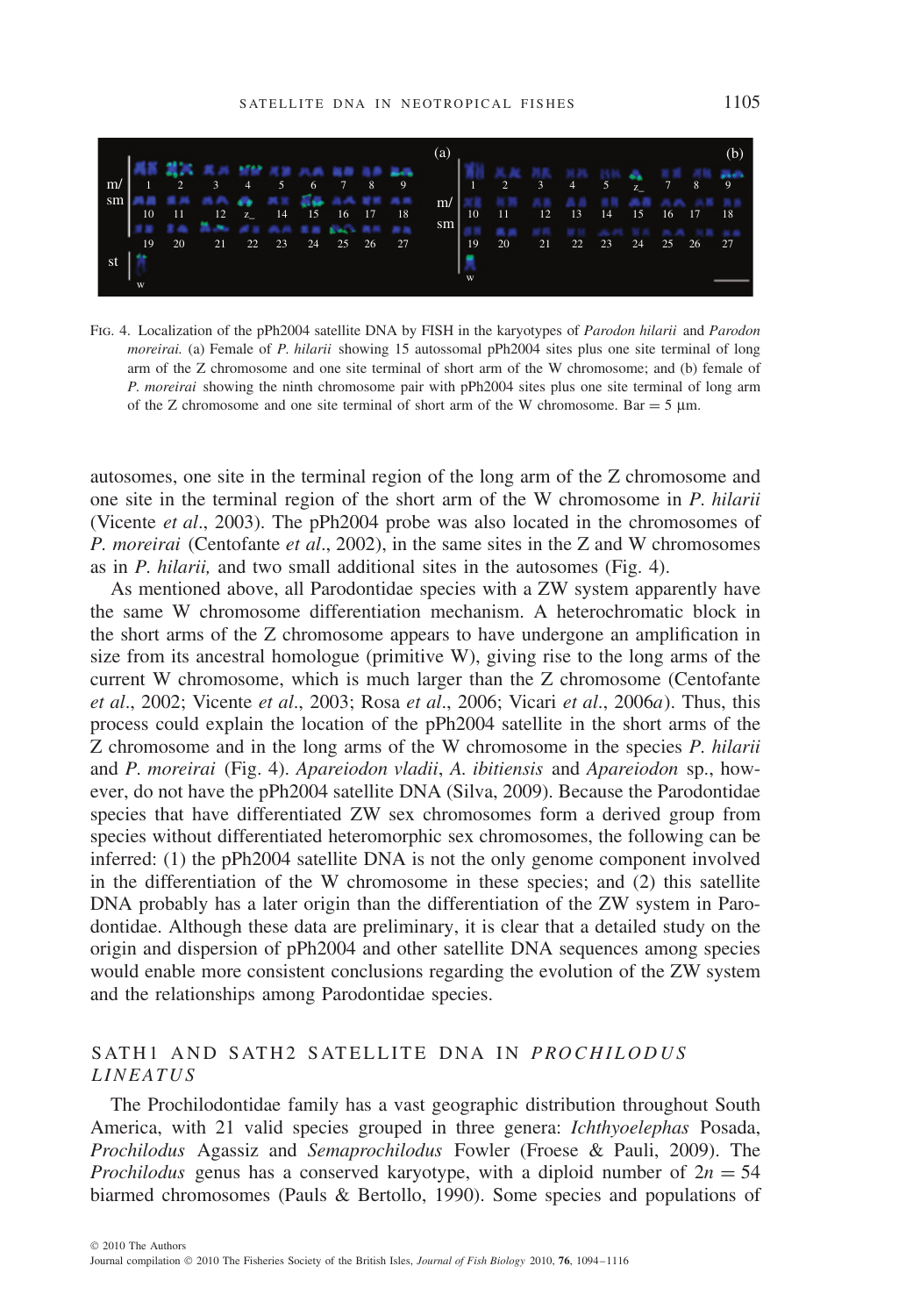this genus, such as *Prochilodus lineatus* (Valenciennes), have demonstrated intrapopulation and inter-population variation stemming from the presence of supernumerary microchromosomes (Pauls & Bertollo, 1990; Oliveira *et al*., 1997; Cavallaro *et al*., 2000; Maistro *et al*., 2000; Jesus *et al*., 2003; Artoni *et al*., 2006*a*; Vicari *et al*., 2006*b*). *Prochilodus* is an interesting model for the origin and evolution of B chromosomes. Despite their apparent adaptive inertia, the B chromosomes in *P. lineatus* have proven diverse with regard to chromosome type and the presence of satellite DNA (Jesus *et al*., 2003; Artoni *et al*., 2006*a*).

Two satellite DNA families, denominated SATH1 and SATH2 (Jesus *et al*., 2003), were isolated through genomic DNA restriction in *P. lineatus* with the *Hin*dIII enzyme. The nucleotide sequencing of the SATH1 family revealed monomers ranging from 897 to 901 bp, 57% AT-rich and an identity of 91–94%, with few mutation sites. Southern blot analyses revealed identity in two congeneric species tested, *Prochilodus affinis* Lütken and *Prochilodus marggravii* (Walbaum). FISH analysis revealed 22 pericentromeric sites of the SATH1 family on the chromosome of the A complement in *P. lineatus* and on all B chromosomes, although on sites of different sizes and locations (Jesus *et al*., 2003). The SATH2 family consists of monomers of 441 bp, 57% AT-rich and 98% identity. Southern blot analysis revealed a high identity of the SATH2 sequence in *P. affinis*. In *P. marggravii*, however, this satellite DNA was more divergent and identified only under stringency conditions (Jesus *et al*., 2003). Sixteen pericentromeric SATH2 sites were mapped on the chromosomes of the A complement in *P. lineatus* and on some additional small sites. None of these were present on the B chromosomes. Simultaneous hybridization with SATH1 and SATH2 probes (Fig. 5) revealed co-localized sites in the chromosome domains (Jesus *et al*., 2003).

Many hypotheses have been suggested to explain the origin of B chromosomes, such as those of an intra-species nature through meiotic non-disjunction, the formation of isochromosomes, the accumulation of disperse repetitive elements and those of an inter-species nature through hybridizations (Camacho *et al*., 1997; Maistro *et al.*, 2000; Néo *et al.*, 2000; Jesus *et al.*, 2003; Ziegler *et al.*, 2003; Artoni *et al.*, 2006*a*). The investigation of the SATH1 satellite DNA allowed inference of an intra-species origin for B chromosomes in *P. lineatus*, which may have originated from chromosomes of the A complement with this DNA family (Jesus *et al*., 2003). Regarding the intraspecific origin, both a non-disjunction event and the formation of isochromosomes could explain the differentiation of the B microchromosomes in *P. lineatus*, provided that subsequent structural changes had occurred [Fig. 5(b)], including deletions and modifications in the number of copies of this satellite DNA (Jesus *et al*., 2003).

In a similar study, Artoni *et al*. (2006*a*) used SATH1 and SATH2 probes for mapping of these sites in a different population of *P. lineatus.* The data corroborated with those described by Jesus *et al*. (2003), as the B chromosomes also exhibited compositional homology with the chromosomes of the A complement of this species. FISH/SATH1 labelling in the B chromosomes, however, was different from that found in the population analysed by Jesus *et al*. (2003). Essentially, one metacentric B chromosome exhibited SATH1 in both terminal regions, which gives strong evidence for an isochromosomal origin (Artoni *et al*., 2006*a*). For this model, B chromosomes with and without SATH1 DNA in their composition could be originated [Fig. 5(b)]. These results also support the notion of a non-recent origin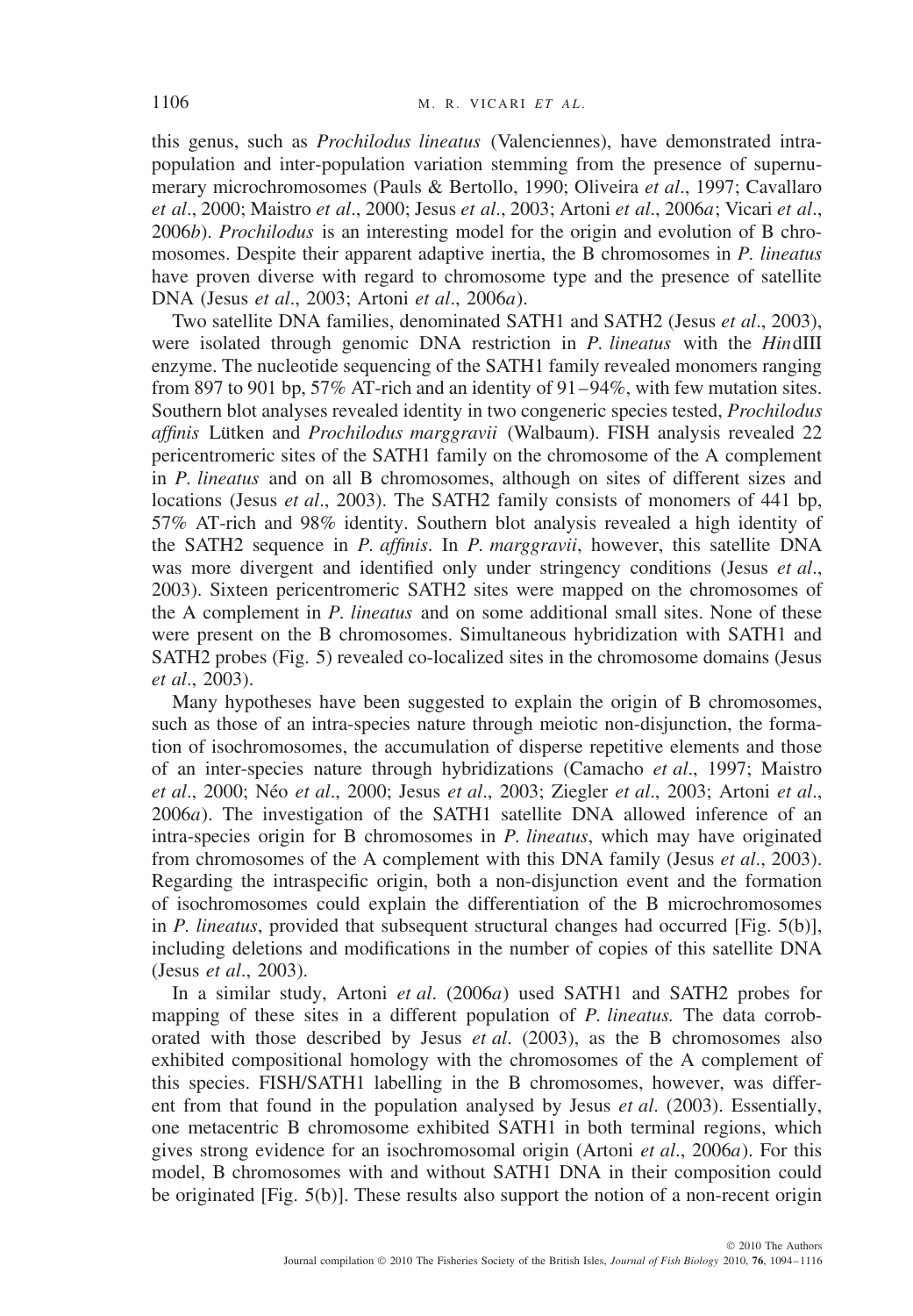

Fig. 5. Representative idiogram of *Prochilodus lineatus* populations: (a) showing the satellites DNAs SATH1 and SATH2 distribution on the chromosomes; in green SATH1 chromosomal domains, in red SATH2 chromosomal domains and, in orange chromosomal domains with co-localization of SATH1 and SATH2 repetitive DNAs. [(b) and (c)] Hyphotetical isochromosomal origin for the B chromosomes of *P. lineatus* from the A chromosomes bearing SATH1 DNA at pericentromeric region (b) or close to centromere (c); and, (d) metaphase of *P. lineatus* showing SATH1 satellite DNA sites distributed on the  $chromosomes$ . Bar  $= 10$  μm.

for B chromosomes in *P. lineatus*, as previously proposed by Maistro *et al*. (2000) using chromosome banding through restriction enzymes. The occurrence of a set of differentiated B chromosomes was also found between the two *P. lineatus* populations studied, suggesting a population structure for this migrating species, which has differences in the number of B chromosomes as well as the form and composition of satellite DNA.

## ADVANCES AND PERSPECTIVES ASSOCIATED WITH SATELLITE DNA IN NEOTROPICAL FISHES

Recent studies have been carried out by the authors of the present paper that seek a better understanding of the following: the origin and composition of the B chromosome in *A. scabripinnis*; the diversification of the ZZ/ZW sex chromosome system in the Chrenuchidae family; phylogenetic grouping associated with the diversification of the Z and W sex chromosomes in the Parodontidae family; and genome evolution in Neotropical representatives of Tetraodontiformes.

#### Astyanax scabripinnis

The *A. scabripinnis* population from the region of Campos de Jordão, SP, Brazil, has a high intra-individual and interindividual frequency of a completely heterochromatic B macrochromosome. The populations with a high frequency of this chromosome are those isolated by waterfalls at heights generally greater than 1920 m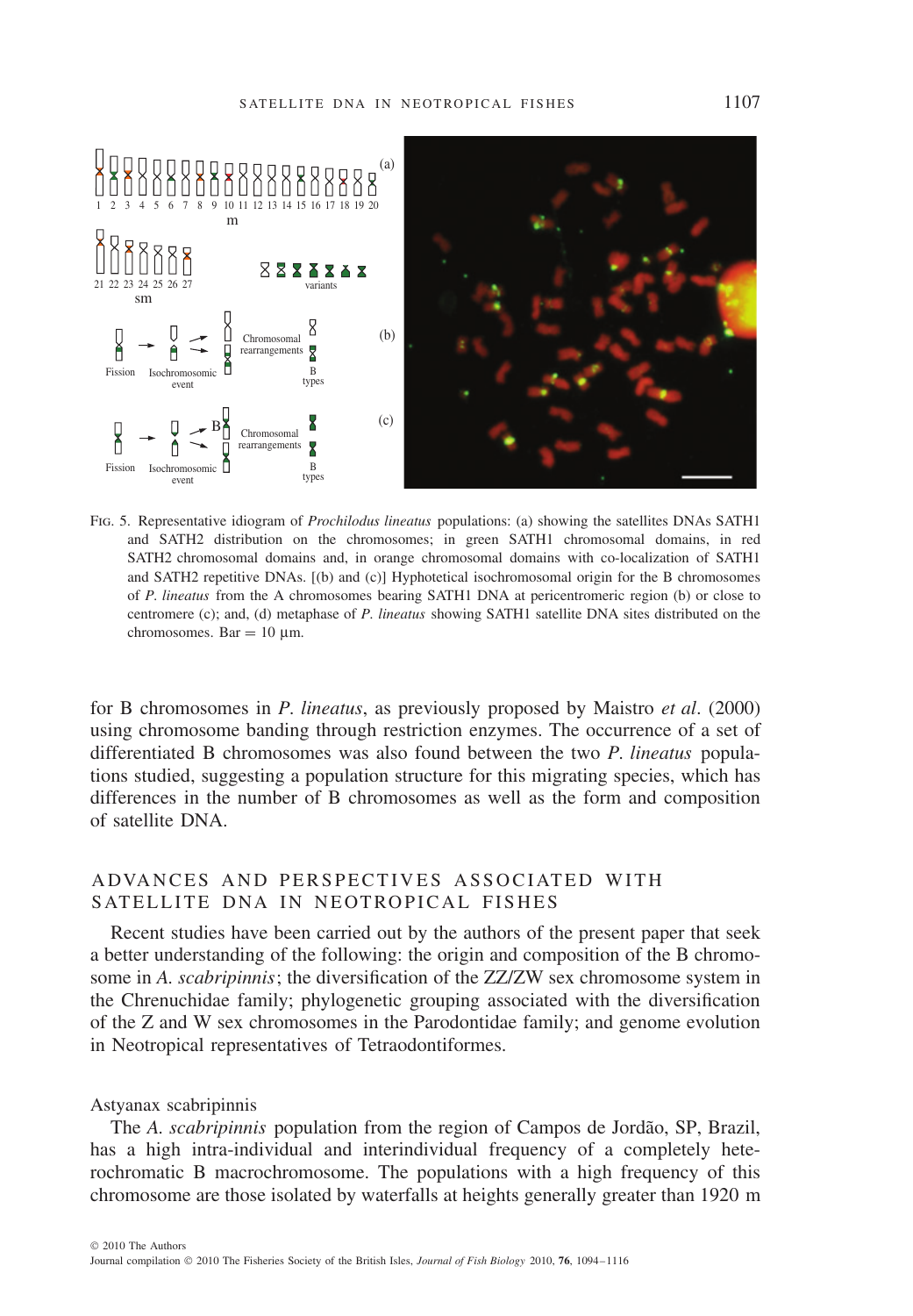

FIG. 6. Metaphasic plates of *Astyanax scabripinnis* from the Campos de Jordão population showing satellite DNAs on the A chromosomes and on the B macrochromosome. (a) Mapping of *A. scabripinnis* B chromosome probe. The letter 'B' represents the B chromosomes totally labelled and 'arrowheads' showing small sites with identity in A chromosomes. (b) FISH with As51 probe showing the localization of this DNA satellite on the A chromosomes (arrows) and in B chromosome at an equidistant position in both arms (B). (c) Double FISH with B chromosome and As51 probes showing a co-localization of these satellites DNAs in some A chromosomes and on the B chromosome (\*). Bar = 10  $\mu$ m.

above sea level (Néo *et al.*, 2000). Although located in apparently inhospitable environments that are not inhabited by any other fish species, these endemic populations exhibit a normal reproductive biology. A central question associated with these populations refers to the strategy that must be used to maintain high levels of variability and escape endogamic problems. Does the As51 satellite DNA in the genome of this species have any relation to genetic variability of the population?

Metaphasic cells in the *A. scabripinnis* population of Campos de Jordão were submitted to C-banding and subsequent microdissection of the B macrochromosome. The microdissected chromosomes were amplified using DOP-PCR and labelled with biotin dATP in a new DOP-PCR for use as probes in FISH procedures. The data revealed that this chromosome is highly differentiated in relation to the chromosomes of the A complement, exhibiting only small terminal sites of the B probe in the autosomes [Fig. 6(a)]. Double FISH with the B probe and As51 probe revealed that the As51 satellite DNA is found in the B chromosome at an equidistant position in both arms (Fig. 6), which is in agreement with the results and isochromosome origin model proposed by Mestriner *et al*. (2000). Following up this issue, nucleotide sequencing and a meiotic investigation associated with these probes will be carried out in an attempt to map possible recombination events. The following are among the questions to be investigated: (1) with the accumulation of mutations differentiating its sequences in relation to the repetitive DNA sequences of the A complement, is the B macrochromosome composed of transposable elements?; (2) Does this heterochromatic macrochromosome cause a meiotic delay and possible greater recombination rate?

#### *Chrenuchidae family*

In the Chrenuchidae family, the occurrence of heteromorphous ZZ/ZW sex chromosome systems in some representatives of the genus *Characidium* provides a good model for studies on the diversification of sex chromosomes. In this genus, the Z and W chromosomes may vary in shape and size (Vicari *et al*., 2008*c*). Among the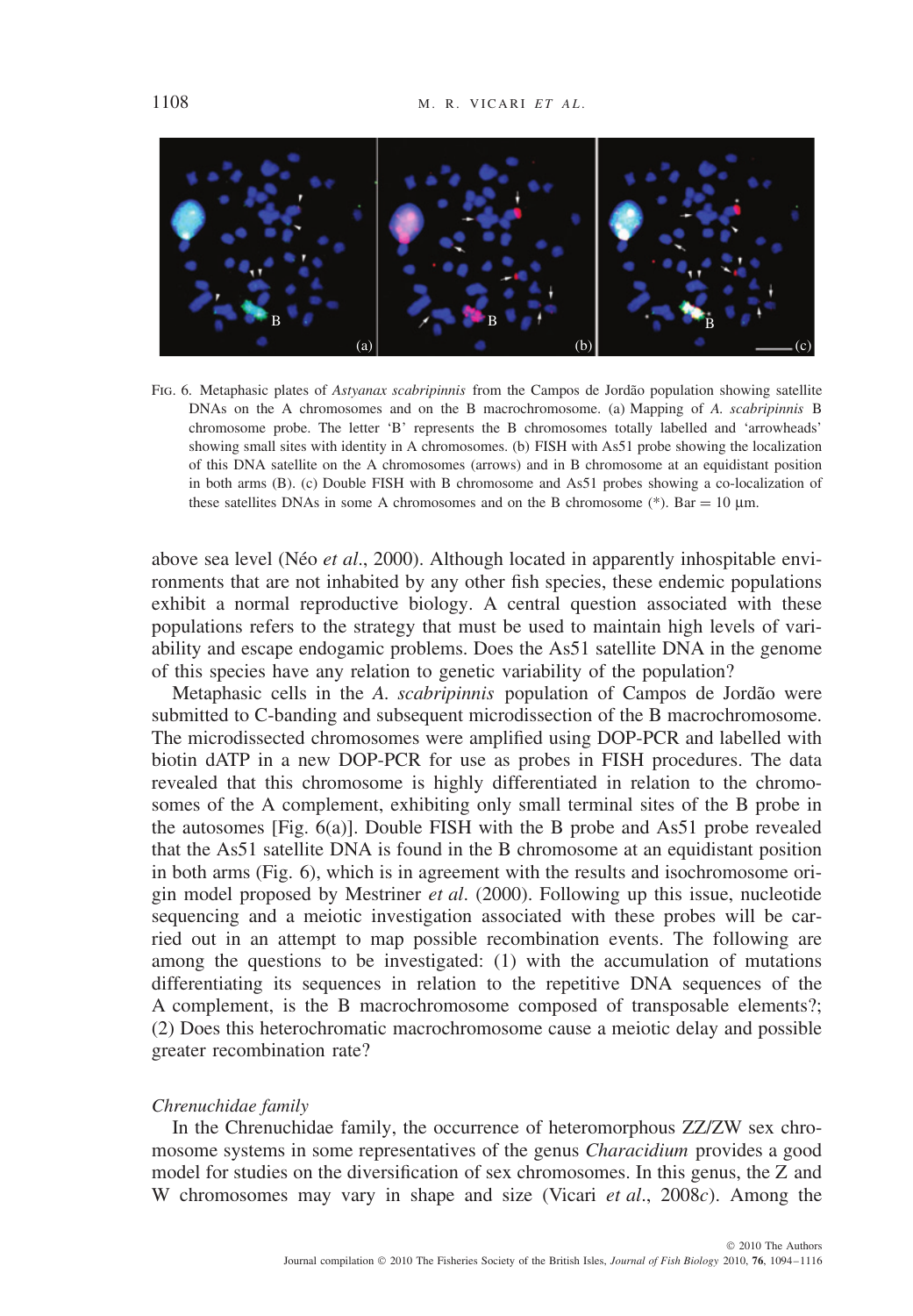

Fig. 7. Karyotypes of female *Characidium gomesi* (a) and female *Characidium lanei* (b) showing the localization of the W chromosome probe obtained by microdissection of *C. gomesi* C-banded chromosome (red sites). Bar =  $10 \mu$ m.

previous *Characidium* species studied, *Characidium gomesi* Travassos, *Characidium alipioi* Travassos and *Characidium lanei* Travassos exhibit differentiated sex chromosome systems (Centofante *et al*., 2001, 2003; Maistro *et al*., 2004; Vicari *et al*., 2008*c*; Noleto *et al*., 2009*a*). In *C. lanei*, the major rDNA sites are located on the sex chromosomes (Noleto *et al*., 2009*a*), whereas these sites in *C. gomesi* and *C. alipioi* are on independent chromosomes (Centofante *et al*., 2001, 2003; Vicari *et al*., 2008*c*). As the chromosomes in these species emerged from a homologous ancestral pair, structural events have acted on both the differentiation of the Z and W chromosomes and the dispersion of rDNA in the genomes of these species.

In *C. gomesi*, the W chromosome, which is completely heterochromatic, was microdissected and amplified using DOP-PCR. The amplified DNA was used as a probe for FISH in the chromosomes in *C. gomesi* and *C. lanei*. The W chromosome was completely labelled in *C. gomesi*, along with a small homologous site near the long arm of the Z chromosome and small terminal sites in some chromosomes [Fig. 7(a)]. In *C. lanei,* the W probe was detected in the short arms of the Z and W chromosomes and in several terminal sites in other chromosome pairs [Fig. 7(b)]. Although still partial, the results demonstrate that the sex chromosomes of different species of *Characidium* have regions with similar DNA sequences, indicating a possible common origin.

#### *Parodontidae family*

The Parodontidae family has serious problems regarding phylogenetic grouping. For example, the genus *Apareiodon* was recently considered as a junior synonym of *Parodon* (Ingenito, 2008). Vicari *et al*. (2006*a*) considered the hypothesis that species with differentiated ZZ/ZW sex chromosomes, two from the genus *Parodon* (*P. hilarii* and *P. moreirai*) and three from *Apareiodon* (*A. vladii*, *A. ibitiensis* and *Apareiodon* sp.) form a more closely related group in relation to homomorphous species. The results of the analysis of the pPh2004 satellite DNA in *P. hilarii* (described earlier) indeed support this notion. In the continuity of these studies, metaphases in *Apareiodon* sp. were submitted to C-banding for the identification of the W sex chromosome, with subsequent microdissection and amplification using DOP-PCR. With this method, only satellite DNA sequences that compose the W chromosome were amplified, as only the heterochromatic blocks remain intact after C-banding. The results of FISH in the chromosomes of *Apareiodon* sp. and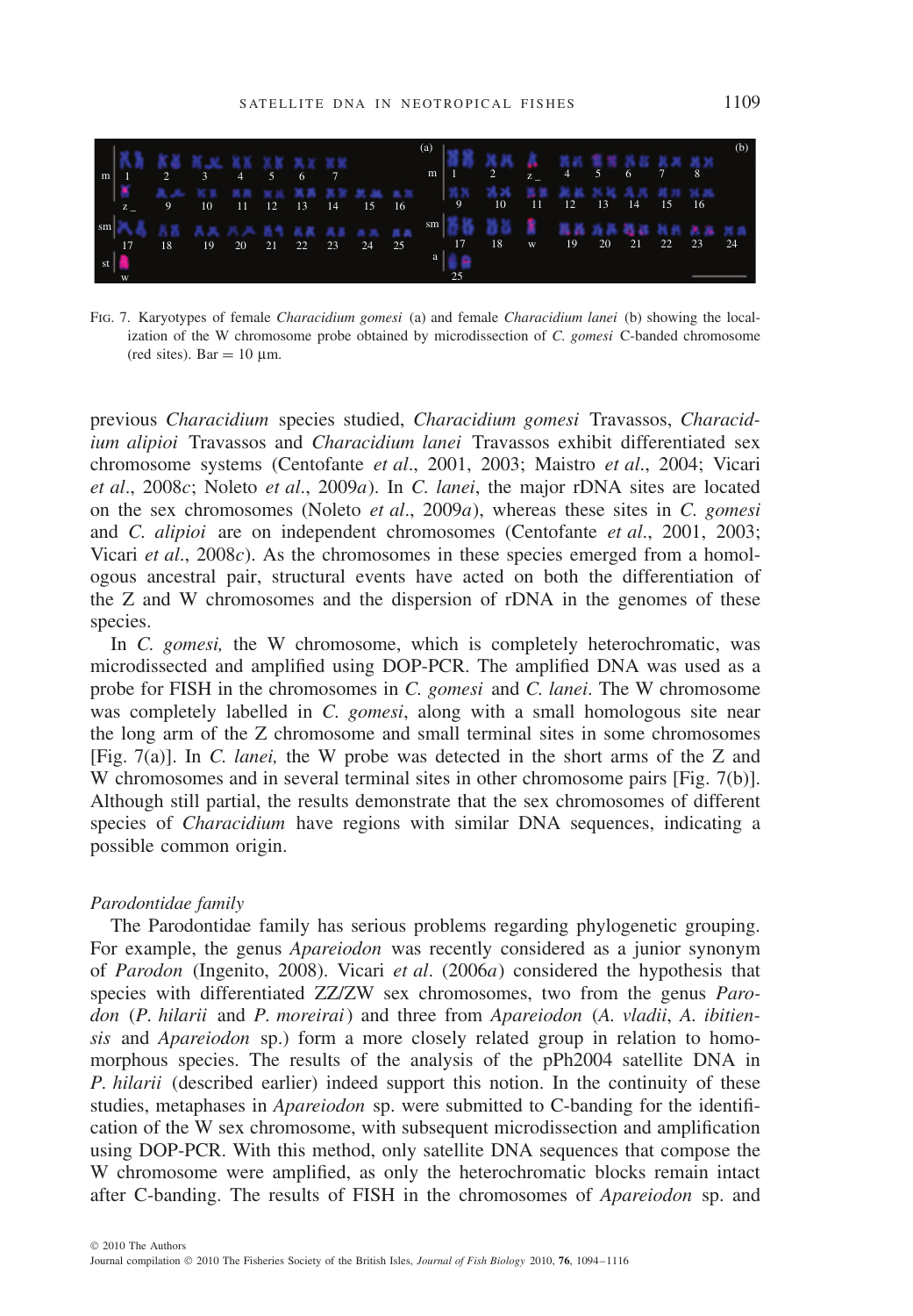

Fig. 8. Sex chromosome diversification in the Parodontidae fishes: (a) metaphase of the female *Apareiodon* sp.; and (b) metaphase of the female *Parodon hilarii.* In both cases, the localization on the chromosomes of the W chromosome probe (red sites) obtained using the microdissection of C-banding W chromosome of *Apareiodon* sp. is showed. (c) Hypothetical derivation of the W chromosome from an ancestral chromosome similar to the Z chromosome (protosex pair). Bar =  $10 \mu$ m.

*P. hilarii* using the probe of the heterochromatic regions of the W chromosome of *Apareiodon* sp. revealed a sequence identity (Fig. 8), once again corroborating a possible common origin and phylogenetic proximity between these species. Similar analyses with other Parodontidae species, with or without differentiated sex chromosomes, will provide important information about the differentiation of the W chromosome and the evolutionary relationship among these species.

#### *Percomorpha group*

Among the Percomorpha, species from the order Tetraodontiformes exhibit broad karyotype variability, with diploid numbers ranging from 28 to 52 chromosomes (Brum & Galetti, 1997). Another genetic characteristic of special interest in Tetraodontiformes is the small amount of DNA in some of its representatives. Numerous studies have shown that pufferfishes (Tetraodontidae) have the smallest genome of all invertebrates, ranging from  $0.7$  to  $1.0$  pg (*c.* 400 Mb) per haploid content (Hinegardner & Rosen, 1972; Brenner *et al*., 1993; Noleto *et al*., 2009*b*). Members of the Diodontidae family, a sister group to Tetraodontidae, have an average genome that is two-fold larger (*c.* 800 Mb). Even with the smallest genome, Tetraodontidae, however, have a similar set of genes to other vertebrates, which are densely organized in 6 kb per gene, supposedly due to the reduction in the number and length of the introns (Venkatesh *et al*., 2000; Elmerot *et al*., 2002). The obtainment of whole satellite DNA in Tetraodontidae and Diodontidae species using re-association kinetics based on the  $C_0t-1$  DNA and its *in situ* localization using FISH has revealed important qualitative differences regarding the amount of heterochromatin between *Sphoeroides spengleri* (Bloch) (Tetraodontidae) and *Chilomycterus spinosus* (L.) (Diodontidae). In *S. spengleri,* the amount of satellite DNA is lower than *C. spinosus* (Fig. 9).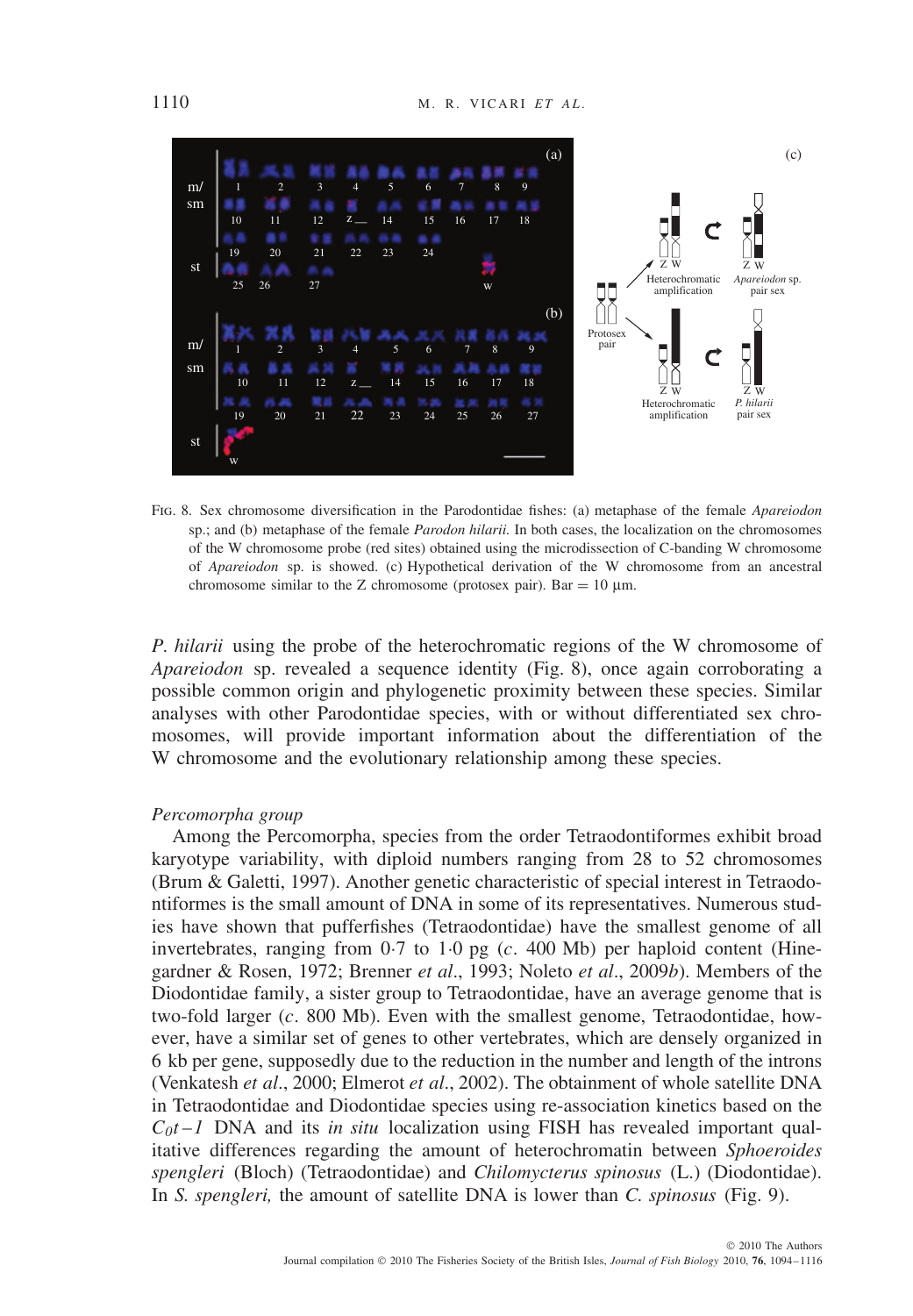

Fig. 9. Localization of the satellites DNAs obtained through the *C0t* –*1* DNA method using FISH in Tetraodontiformes (green sites): (a) metaphase of the *Sphoeroides spengleri* (Tetraodontidae); and (b) metaphase of the *Chilomycterus spinosus* (Diodontidae). In *S. spengleri,* the amount of satellite DNA is lower than *C. spinosus.* Bar = 10  $\mu$ m.

The results demonstrate that losses in heterochromatic regions may also lead to differences in the amount of DNA between species of Tetraodontiformes, although deletions in the length or the total loss of introns are the mechanisms most associated with the contraction of their genomes (Elgar *et al*., 1996; Loh *et al*., 2008).

Although still scarce, the results available on the different classes of satellite DNA investigated thus far allow important inferences regarding heterochromatic chromosome domains, the origin of B chromosomes and the diversification of sex chromosomes as well as considerations of a phylogenetic nature, dispersion and biogeography of natural populations in diverse groups of fishes. Thus, these studies demonstrated the enormous potential that the investigation of satellite DNA offers to improve the knowledge on karyotype differentiation and the evolution of Neotropical ichthyofauna and, very likely, in this group of vertebrates as a whole.

The authors are grateful to the IAP (Instituto Ambiental do Paraná) and IBAMA (Instituto Brasileiro do Meio Ambiente) for authorizing the specimen captures (IBAMA/MMA/SISBIO license number: 15117). This work was supported by CNPq (Conselho Nacional de Desenvolvimento Científico e Tecnológico, Process: 473448/2007-6), CAPES (Coordenação de Aperfeiçoamento de Pessoal de Nível Superior Process: 087/2007) and Fundação Araucária (Fundação Araucária de Apoio ao Desenvolvimento Científico e Tecnológico do Estado do Paraná, Process: 17217/2009). We also thank M. A. Carvalho for collaboration in field and laboratory activities.

#### **References**

Abel, L. D. S., Mantovani, M. & Moreira-Filho, O. (2006). Chromosomal distribution of the As51 satellite DNA in two species complexes of the genus *Astyanax* (Pisces, Characidae). *Genetics and Molecular Biology* **29,** 448–452. doi: 10.1590/S1415-475720060003 00008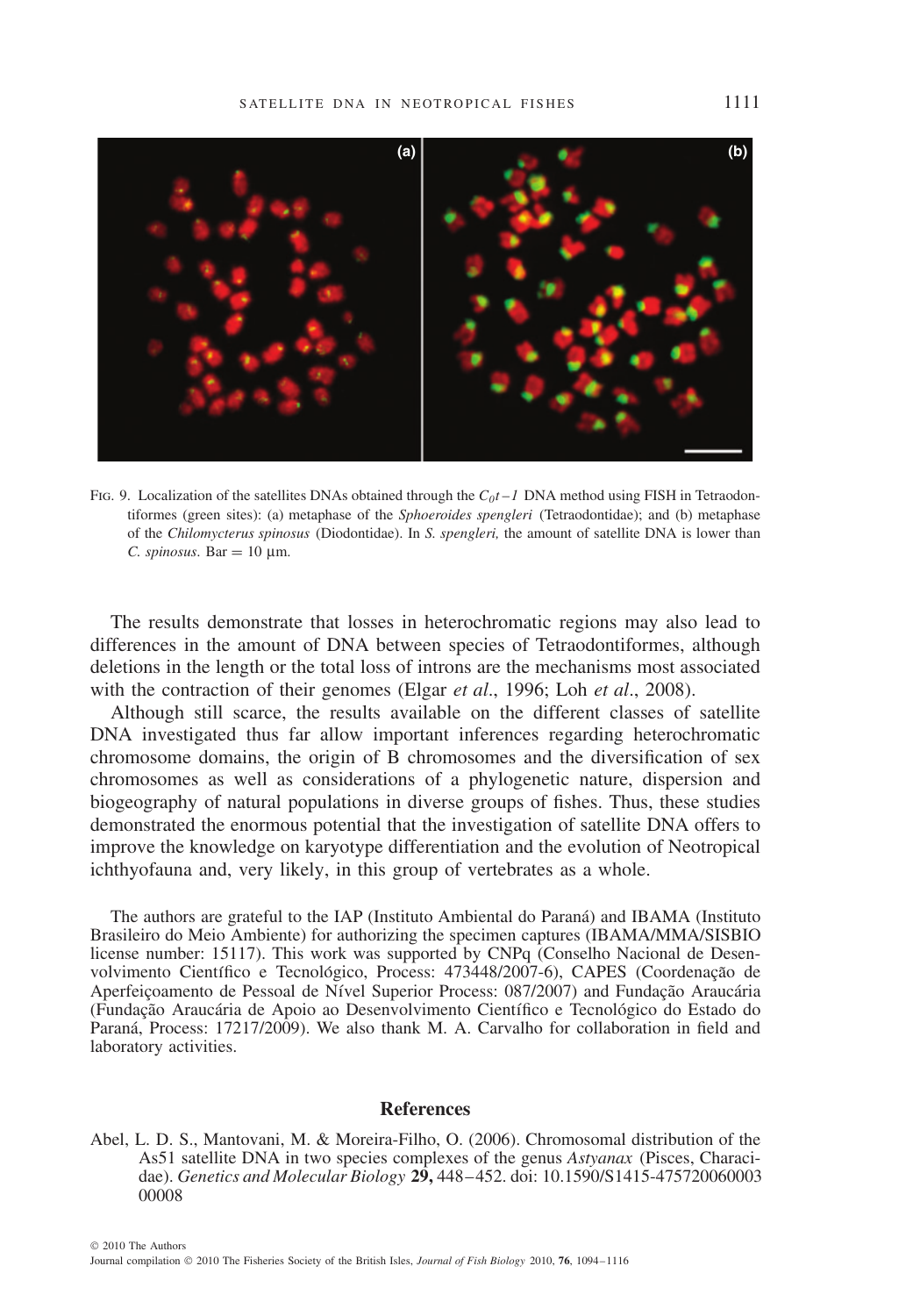- Artoni, R. F., Vicari, M. R., Endler, A. L., Cavallaro, Z. I., Jesus, C. M., Almeida, M. C., Moreira-Filho, O. & Bertollo, L. A. C. (2006*a*). Banding pattern of A and B chromosomes of *Prochilodus lineatus* (Characiformes, Prochilodontidae), with comments on B chromosomes evolution. *Genetica* **127,** 277–284. doi: 10.1007/s10709-005-4846-1
- Artoni, R. F., Shibatta, O. A., Gross, M. C., Schneider, C. H., Almeida, M. C., Vicari, M. R. & Bertollo, L. A. C. (2006*b*). *Astyanax* aff. *fasciatus* Cuvier, 1819 (Teleostei; Characidae): evidences of a species complex in the upper rio Tibagi basin (Paraná, Brazil). *Neotropical Ichthyology* **4,** 197–202. doi: 10.1590/S1679-62252006000200005
- Bellafronte, E., Vicari, M. R., Artoni, R. F., Margarido, V. P. & Moreira-Filho, O. (2009). Differentiated ZZ/ZW sex chromosomes in *Apareiodon ibitiensis* (Teleostei, Parodontidae): considerations on cytotaxonomy and biogeography. *Journal of Fish Biology* **75**, 2313–2325. doi: 10.1111/j.1095-8649.2009.02488.x
- Bertaco, V. A. & Lucena, C. A. S. (2006). Two new species of *Astyanax* (Ostariophysi: Characiformes: Characidae) from eastern Brazil, with a synopsis of the *Astyanax scabripinnis* species complex. *Neotropical Ichthyology* **4,** 53–60. doi: 10.1590/S1679- 62252006000100004
- Bertollo, L. A. C., Born, G. G., Dergam, J. A., Fenocchio, A. S. & Moreira-Filho, O. (2000). A biodiversity approach in the Neotropical Erythrinidae fish, *Hoplias malabaricus*. Karyotypic survey, geographic distribuition of cytotypes and cytotaxonomic considerations. *Chromosome Research* **8,** 603–613. doi: 10.1023/A:1009233907558
- Blanco, D. R., Lui, R. L., Bertollo, L. A. C., Diniz, D. & Moreira-Filho, O. (2010). Characterization of invasive fish species in a river transposition region: evolutionary chromosome studies in the genus *Hoplias* (Characiformes, Erythrinidae). *Reviews in Fish Biology and Fisheries*. **20**, 1–8. doi: 10.1007/s11160-009-9116-3
- Brenner, S., Elgar, G., Sandford, R., Macrae, A., Venkatesh, B. & Aparicio, S. (1993). Characterization of the pufferfish (*Fugu*) genome as a compact model vertebrate genome. *Nature* **366,** 265–268. doi: 10.1038/366265a0
- Brum, M. J. I. & Galetti, P. M. Jr. (1997). Teleostei ground plan karyotype. *Journal of Computational Biology* **2,** 91–102.
- Buckup, P. A. (1998). Relationships of the Characidiinae and phylogeny of characiform fishes (Teleostei: Ostariophysi). In *Phylogeny and Classification of Neotropical Fishes* (Malabarba L. R., Reis, R. E., Vari R. P., Lucena, Z. M. & Lucena, C. A. S., eds), pp. 123–144. Porto Alegre: Edipucrs.
- Camacho, J. P. M., Shaw, M. W., Lopes-León, M. D., Pardo, M. C. & Cabrero, J. (1997). Population dynamics of a selfish chromosome neutralized by the standard genome in the grasshopper *Eyprepocnemis plorans*. *American Naturalist* **149,** 1030–1050. doi: 10.1086/286037
- Cavallaro, Z. I., Bertollo, L. A. C., Perfectti, F. & Camacho, J. P. M. (2000). Frequency increase and mitotic stabilization of a B chromosome in the fish *Prochilodus lineatus*. *Chromosome Research* **8,** 627–634.
- Centofante, L., Bertollo, L. A. C. & Moreira-Filho, O. (2001). Comparative cytogenetics among sympatric species of *Characidium* (Pisces, Characiformes). Diversity analysis with the description of ZW sex chromosome system and natural triploidy. *Caryologia* **54,** 253–260.
- Centofante, L., Bertollo, L. A. C. & Moreira-Filho, O. (2002). ZZ/ZW sex chromosome system in new species of the genus *Parodon* (Pisces, Parodontidae). *Caryologia* **54,** 139–150.
- Centofante, L., Bertollo, L. A. C., Buckup, P. A. & Moreira-Filho, O. (2003). Chromosomal divergence and maintenance of sympatric characidiin fish species (Crenuchidae, Characidiinae). *Hereditas* **138,** 213–218. doi: 10.1034/j.1601-5223.2003.01714.x
- Cioffi, M. B., Martins, C., Centofante, L., Jacobina, U. & Bertollo, L. A. C. (2009). Chromosomal variability among allopatric populations of Erythrinidae fish *Hoplias malabaricus*: mapping of three classes of repetitive DNAs. *Cytogenetic and Genome Research* **125,** 132–141. doi: 10.1159/000227838
- De La Herrán, R., Fontana, F., Lanfredi, M., Congiu, L., Leis, M., Rossi, R., Ruiz Rejón, C., Ruiz Rejón, M. & Garrido-Ramos, M. A. (2001). Slow rates of evolution and sequence homogenization in an ancient satellite DNA family of sturgeons. *Molecular Biology and Evolution* **18,** 432–436.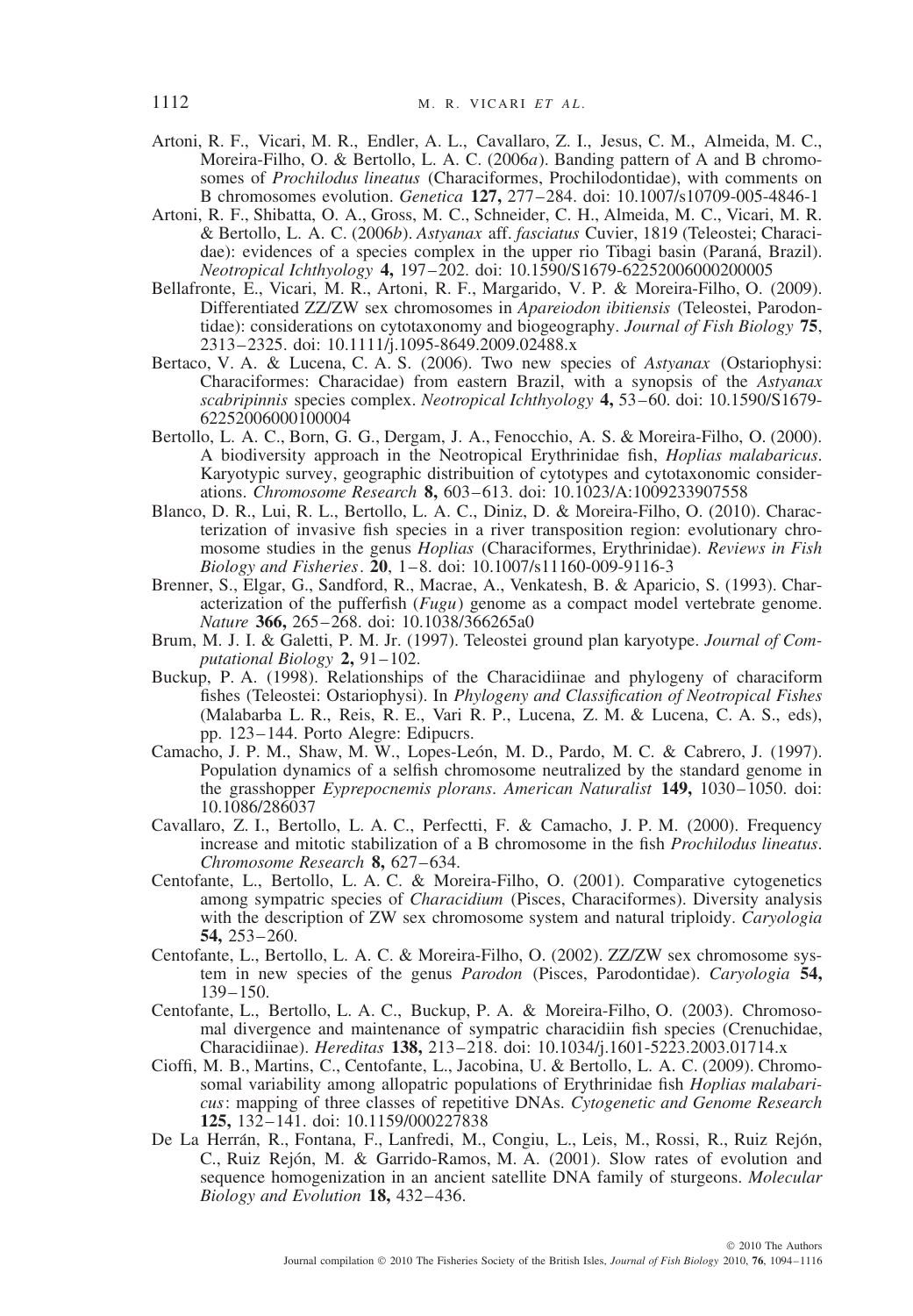- Devlin, R. H., Biagi, C. A. & Smailus, D. E. (2001). Genetic mapping of Y-chromosomal DNA markers in Pacific salmon. *Genetica* **111,** 43–58. doi: 10.1023/A:1013759802604
- Domingues, M. S., Vicari, M. R., Abilhoa, V., Wamser, J. P., Cestari, M. M., Bertollo, L. A. C., Almeida, M. C. & Artoni, R. F. (2007). Cytogenetic and comparative morphology of two allopatric populations of *Astyanax altiparanae* Garutti & Britski, 2000 (Teleostei: Characidae) from upper rio Parana basin. ´ *Neotropical Ichthyology* **5,** 37–44. doi: 10.1590/S1679-62252007000100005
- Dover, G. A. (1986). Molecular drive in multigene families: how biological novelties arise, spread and are assimilated. *Trends in Genetics* **2,** 159–165. doi: 10.1016/0168-9525(86) 90211-8
- Elgar, G. (1996). Quality not quantity: the pufferfish genome. *Human Molecular Genetics* **5,** 1437–1442.
- Elmerot, C., Arnason, U., Gojobori, T. & Janke, A. (2002). The mitochondrial genome of the pufferfish, *Fugu rubripes*, and ordinal teleostean relationships. *Gene* **295,** 163–172. doi: 10.1016/S0378-1119(02)00688-1
- Ferreira, I. A. & Martins, C. (2008). Physical chromosome mapping of repetitive DNA sequences in Nile tilapia *Oreochromis niloticus*: evidences for a differential distribution of repetitive elements in the sex chromosomes. *Micron* **39,** 411–418. doi: 10.1016/j.micron.2007.02.010
- Ferreira, I. A., Bertollo, L. A. C. & Martins, C. (2007). Comparative chromosome mapping of 5S rDNA and 5S *Hin*dIII repetitive sequences in Erythrinidae fishes (Characiformes) with emphasis on the *Hoplias malabaricus* 'species complex'. *Cytogenetic and Genome Research* **118,** 78–83. doi: 10.1159/000106445
- Ferreira Neto, M., Vicari, M. R., Camargo, E. F., Artoni, R. F. & Moreira-Filho, O. (2009). Comparative cytogenetics among populations of *Astyanax altiparanae* (Characiformes, Characidae, *Incertae sedis*). *Genetics and Molecular Biology* **32,** 792–796. doi: 10. 1590/S1415-47572009005000078
- Géry, J. (1977). *Characoids of the World*. Neptune City, NJ: THF Publications.
- Haaf, T., Schmid, M., Steinlein, C. Galetti, P. M. Jr. & Willard, H. F. (1993). Organization and molecular cytogenetics of satellite DNA family from *Hoplias malabaricus* (Pisces, Erythrinidae). *Chromosome Research* **1,** 77–86.
- Hinegardner, R. & Rosen, D. E. (1972). Cellular DNA content and the evolution of teleostean fishes. *American Naturalist* **106,** 621–644.
- Ingenito, L. F. S. (2008). Análise filogenética da família Parodontidae (Teleostei, Characiformes). PhD Thesis, Museu Nacional, Universidade Federal do Rio de Janeiro, Rio de Janeiro, Brazil.
- Ingenito, L. F. S. & Buckup, P. A, (2005). A new species of *Parodon* from the Serra da Mantiqueira, Brazil (Teleostei: Characiformes: Parodontidae). *Copeia* **2005,** 765–771. doi: 10.1643/0045-8511(2005)005[0765:ANSOPF]2.0.CO;2
- Jesus, C. M. & Moreira-Filho, O. (2000*a*). Cytogenetic studies in some *Apareiodon* species (Pisces, Parodontidae). *Cytologia* **65,** 397–402.
- Jesus, C. M. & Moreira-Filho, O. (2000*b*). Karyotypes of three species of *Parodon* (Teleostei: Parodontidae). *Ichthyological Exploration of Freshwaters* **11,** 75–80.
- Jesus, C. M., Bertollo, L. A. C. & Moreira-Filho, O. (1999). Comparative cytogenetics in *Apareiodon affinis* (Pisces, Characiformes) and considerations regarding diversification of the group. *Genetica* **105,** 63–67.
- Jesus, C. M., Galetti, P. M. Jr., Valentini, S. R. & Moreira-Filho, O. (2003). Molecular characterization and chromosomal location of two families of satellite DNA in *Prochilodus lineatus* (Pisces, Prochilodontidae), a species with B chromosomes. *Genetica* **118,** 25–32. doi: 10.1023/A:1022986816648
- Jorge, L. C. & Moreira-Filho, O. (2000). Cytogenetic studies on *Apareiodon affinis* (Pisces, Characiformes) from Paraná river basin: sex chromosomes and polymorphism. Genet*ica* **109,** 267–273. doi: 10.1023/A:1017522914023
- Jorge, L. C. & Moreira-Filho, O. (2004). Nucleolar organizer regions as markers of chromosomal polymorphism in *Apareiodon affinis* (Pisces, Parodontidae). *Caryologia* **57,** 203–207.
- Kantek, D. L. Z., Vicari, M. R., Peres, W. A. M., Cestari, M. M., Artoni, R. F., Bertollo, L. A. C. & Moreira-Filho, O. (2009*a*). Chromosomal location and distribution of As51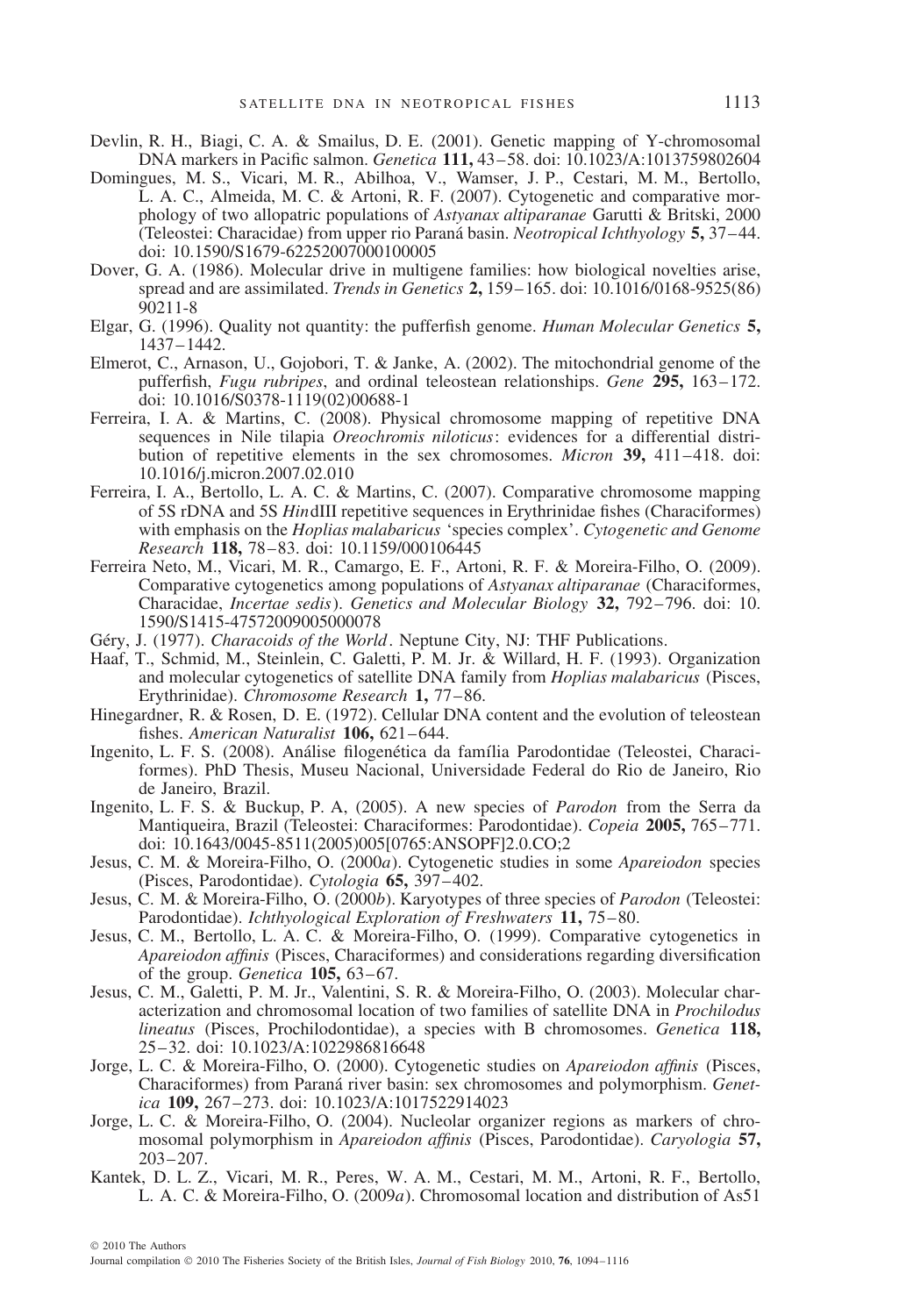satellite DNA in five species of the genus *Astyanax* (Teleostei, Characidae, *Incertae sedis*). *Journal of Fish Biology* **75,** 408–421. doi: 10.1111/j.1095-8649.2009.02333.x

- Kantek, D. L. Z., Cestari, M. M., Bertollo, L. A. C. & Moreira-Filho, O. (2009*b*). Characterization of the constitutive heterochromatin of *Astyanax* sp. D (Characiformes: Characidae) from the Upper Iguacu River (PR). *Folia biologica* **57,** 37–41. doi: 10.3409/fb57 1-2.37-41
- Kidwell, M. G. (2002). Transposable elements and the evolution of genome size in eukaryotes. *Genetica* **115,** 49–63. doi: 10.1023/A:1016072014259
- Lima, F. C. T., Malabarba, L. R., Buckup, P. A., Silva, J. F. P., Vari, R. P., Harold, A., Benine, R., Oyakawa, O. T., Pavanelli, C. S., Menezes, N. A., Lucena, C. A. S., Malabarba, M. C. S. L., Lucena, Z. M. S., Reis, R. E., Langeani, F., Cassati, S., Bertaco, V. A., Moreira, C. & Lucinda, P. H. F. (2003). Genera *incertae sedis* in Characidae. In *Check List of the Freshwater Fishes of South and Central America* (Reis, R. E., Kullander, S. O. & Ferraris, C. J. Jr., eds), pp. 106–169. Porto Alegre: Edipucrs.
- Loh, Y. H., Brenner, S. & Venkatesh, B. (2008). Investigation of loss and gain of introns in the compact genomes sof pufferfishes (*Fugu* and *Tetraodon*). *Molecular Biology and Evolution* **25,** 526–535. doi: 10.1093/molbev/msm278
- Maistro, E. L., Oliveira, C. & Foresti, F. (2000). Cytogenetic analysis of A- and B-chromosomes of *Prochilodus lineatus* (Teleostei, Prochilodontidae) using different restriction enzyme banding and staining methods. *Genetica* **108,** 119–125. doi: 10.1023/A:100406 3031965
- Maistro, E. L., Jesus, C. M., Oliveira, C., Moreira-Filho, O. & Foresti, F. (2004). Cytogenetic analysis of A-, B-chromosomes and ZZ/ZW sex chromosomes of *Characidium gomesi* (Teleostei, Characiformes, Crenuchidae). *Cytologia* **69,** 181–186. doi: 10.1508/cytologia.69.181
- Mantovani, M., Abel, L. D. S., Mestriner, C. A. & Moreira-Filho, O. (2004). Evidence of the differentiated structural arrangement of constitutive heterochromatin between two populations of *Astyanax scabripinnis* (Pisces, Characidae). *Genetics and Molecular Biology* **27,** 536–542. doi: 10.1590/S1415-47572004000400012
- Martins, C., Ferreira, I. A., Oliveira, C., Foresti, F. & Galetti, P. M. Jr. (2006). A tandemly repetitive centromeric DNA sequence of the fish *Hoplias malabaricus* (Characiformes: Erythrinidae) is derived from 5S rDNA. *Genetica* **127,** 133–141. doi: 10.1007/s10709- 005-2674-y
- Mazzuchelli, J. & Martins, C. (2009). Genomic organization of repetitive DNAs in the cichlid fish *Astronotus ocellatus*. *Genetica* **136,** 461–469. doi: 10.1007/s10709-008-9346-7
- Mestriner, C. A., Galetti, P. M. Jr., Valentini, S. R., Ruiz, I. R. G., Abel, L. D. S., Moreira-Filho, O. & Camacho, J. P. M. (2000). Structural and functional evidence that a B chromosome in the characidae fish *Astyanax scabripinnis* is an isochromosome. *Heredity* **85,** 1–9. doi: 10.1046/j.1365-2540.2000.00702.x
- Moreira-Filho, O. & Bertollo, L. A. C. (1991). *Astyanax scabripinnis* (Pisces, Characidae): a species complex. *Brazilian Journal of Genetics* **14,** 331–357.
- Moreira-Filho, O., Bertollo, L. A. C. & Galetti, P. M. Jr. (1980). Evidences for a multiple sex chromosome system with female heterogamety in *Apareiodon affinis* (Pisces, Parodontidae). *Caryologia* **33,** 83–91.
- Moreira-Filho, O., Bertollo, L. A. C. & Galetti, P. M. Jr. (1984). Structure and variability of nucleolar organizer regions in Parodontidae fish. *Canadian Journal of Genetics and Cytology* **26,** 564–568. doi: 10.1139/g84-089
- Moreira-Filho, O., Bertollo, L. A. C. & Galetti, P. M. Jr. (1993). Distribution of sex chromosomes mechanisms in Neotropical fish and description of a ZZ/ZW system in *Parodon hilarii* (Parodontidae). *Caryologia* **46,** 115–125.
- Nelson, J. S. (2006). *Fishes of the World*, 4th edn. New York, NY: Wiley.
- Neo, D. M., Bertollo, L. A. C., Moreira-Filho, O. & Camacho, J. P. M. (2000). Altitudinal ´ variation for B chromosome frequency in the characid fish *Astyanax scabripinnis*. *Heredity* **85,** 136–141. doi: 10.1046/j.1365-2540.2000.00744.x
- Noleto, R. B., Amorin, A. P., Vicari, M. R., Artoni, R. F. & Cestari, M. M. (2009*a*). An unusual ZZ/ZW sex chromosome system in *Characidium* fishes (Crenuchidae, Characiformes) with the presence of rDNA sites. *Journal of Fish Biology* **75,** 448–453. doi: 10.1111/j.1095-8649.2009.02342.x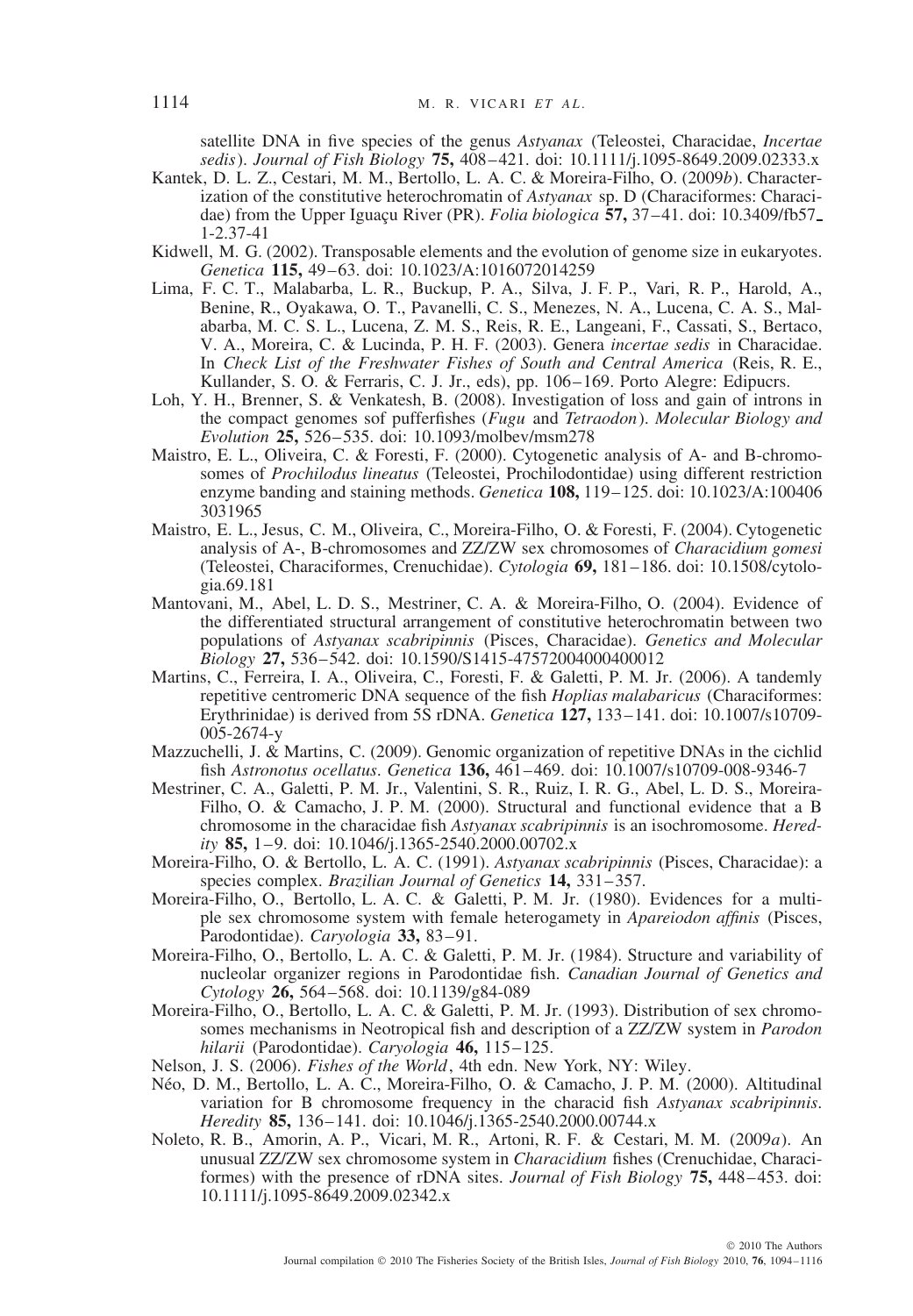- Noleto, R. B., Guimarães, F. S. F., Paludo, K. S., Vicari, M. R., Artoni, R. F. & Cestari, M. M. (2009*b*). Genome size evaluation in tetraodontiform fishes from the Neotropical region. *Marine Biotechnology* **11,** 680–685. doi: 10.1007/s10126-009-9215-0
- Oliveira, C., Saboya, S. M. R., Foresti, F., Senhorini, J. A. & Bernardino, G. (1997). Increased B chromosome frequency and absence of drive in the fish *Prochilodus lineatus*. *Heredity* **79,** 473–476. doi: 10.1038/hdy.1997.186
- Oyakawa, O. T. (2003). Family Erythrinidae. In *Check List of the Freshwater Fishes of South and Central America* (Reis, R. E., Kullander, S. O. & Ferraris, C. J. Jr., eds), pp. 238–240. Porto Alegre: Edipucrs.
- Pauls, E. & Bertollo, L. A. C. (1990). Distribution of a supernumerary chromosome system and aspects of karyotypic evolution in the genus *Prochilodus* (Pisces, Prochilodontidae). *Genetica* **81,** 117–123. doi: 10.1007/BF00226450
- Pavanelli, C. S. (2003). Family Parodontidae (Parodonts). In *Check List of the Freshwater Fishes of South and Central America* (Reis, R. E., Kullander, S. O. & Ferraris, C. J. Jr., eds), pp. 46–50. Porto Alegre: Edipucrs.
- Pavanelli, C. S. (2006). New species of *Apareiodon* (Teleostei: Characiformes: Parodontidae) from the Rio Piquiri, Upper Rio Parana Basin, Brazil. ´ *Copeia* **2006,** 89–95. doi: 10.1643/0045-8511(2006)006[0089:NSOATC]2.0.CO;2
- Pavanelli, C. S. & Britski, H. A. (2003). *Apareiodon* Eigenmann, 1916 (Teleostei, Characiformes), from the Tocantins-Araguaia Basin, with description of three new species. *Copeia* **2003,** 337–348.
- Pinkel, D., Straume, T. & Gray, J. W. (1986). Cytogenetic analysis using quantitative, highsensitivity, fluorescence hybridization. *Proceedings of the National Academy of Sciences of the United States of America* **83,** 2934–2938.
- Pons, J. & Gillespie, R. G. (2003). Common origin of the satellite DNAs of Hawaiian spiders of the genus *Tetragnatha*: evolutionary constraints on the length and nucleotide composition of the repeats. *Gene* **313,** 169–177.
- Pons, J., Petitpierre, E. & Juan, C. (2002). Evolutionary dynamics of satellite DNA family PIM357 in species of the genus *Pimelia* (Tenebrionidae, Coleoptera). *Molecular Biology and Evolution* **19,** 1329–1340.
- Rosa, R., Bellafronte, E., Moreira-Filho, O. & Margarido, V. P. (2006). Constitutive heterochromatin, 5S and 18S rDNA genes in *Apareiodon* sp. (Characiformes, Parodontidae) with a ZZ/ZW sex chromosome system. *Genetica* **128,** 159–166. doi: 10.1007/s10709- 005-5700-1
- Saito, Y., Edpalina, R. R. & Abe, S. (2007). Isolation and characterization of salmonid telomeric and centromeric satellite DNA sequences. *Genetica* **131,** 157–166. doi: 10.1007/s10709-006-9126-1
- Schmid, M. & Guttenbach, M. (1988). Evolutionary diversity of reverse fluorescence chromosome bands in vertebrates. *Chromosoma* **97,** 101–114. doi: 10.1007/BF00327367
- Silva, E. B. (2009). Citogenética clássica e molecular em peixes Neotropicais. Estudos comparativos entre bacias hidrográficas com ênfase em região de transposição de rio. PhD Thesis, Departamento de Genética e Evolução, Universidade Federal de São Carlos, São Carlos, Brazil.
- Sumner, A. T. (1972). A simple technique for demonstrating centromeric heterochromatin. *Experimental Cell Research* **75,** 304–306.
- Telenius, H., Carter, N. P., Bebb, C. E., Nordenskjold, M., Ponder, B. A. & Tunnacliffe, A. (1992). Degenerate oligonucleotide primed PCR: general amplification of target DNA by a single degenerate primer. *Genomics* **13,** 718–725. doi: 10.1016/0888-7543 (92)90147-K
- Ugarkovic, D. & Plohl, M. (2002). Variation in satellite DNA profiles-causes and effects. *EMBO Journal* **21,** 5955–5959. doi: 10.1093/emboj/cdf612
- Venkatesh, B., Gilligan, P. & Brenner, S. (2000). Fugu: a compact vertebrate reference genome. *FEBS Letters* **476,** 3–7. doi: 10.1016/S0014-5793 (00) 01659-8
- Vicari, M. R., Artoni, R. F. & Bertollo, L. A. C. (2005). Comparative cytogenetics of *Hoplias malabaricus* (Pisces, Erythrinidae): a population analysis in adjacent hydrographic basins. *Genetics and Molecular Biology* **28,** 103–110. doi: 10.1590/S1415-4757200500 0100018